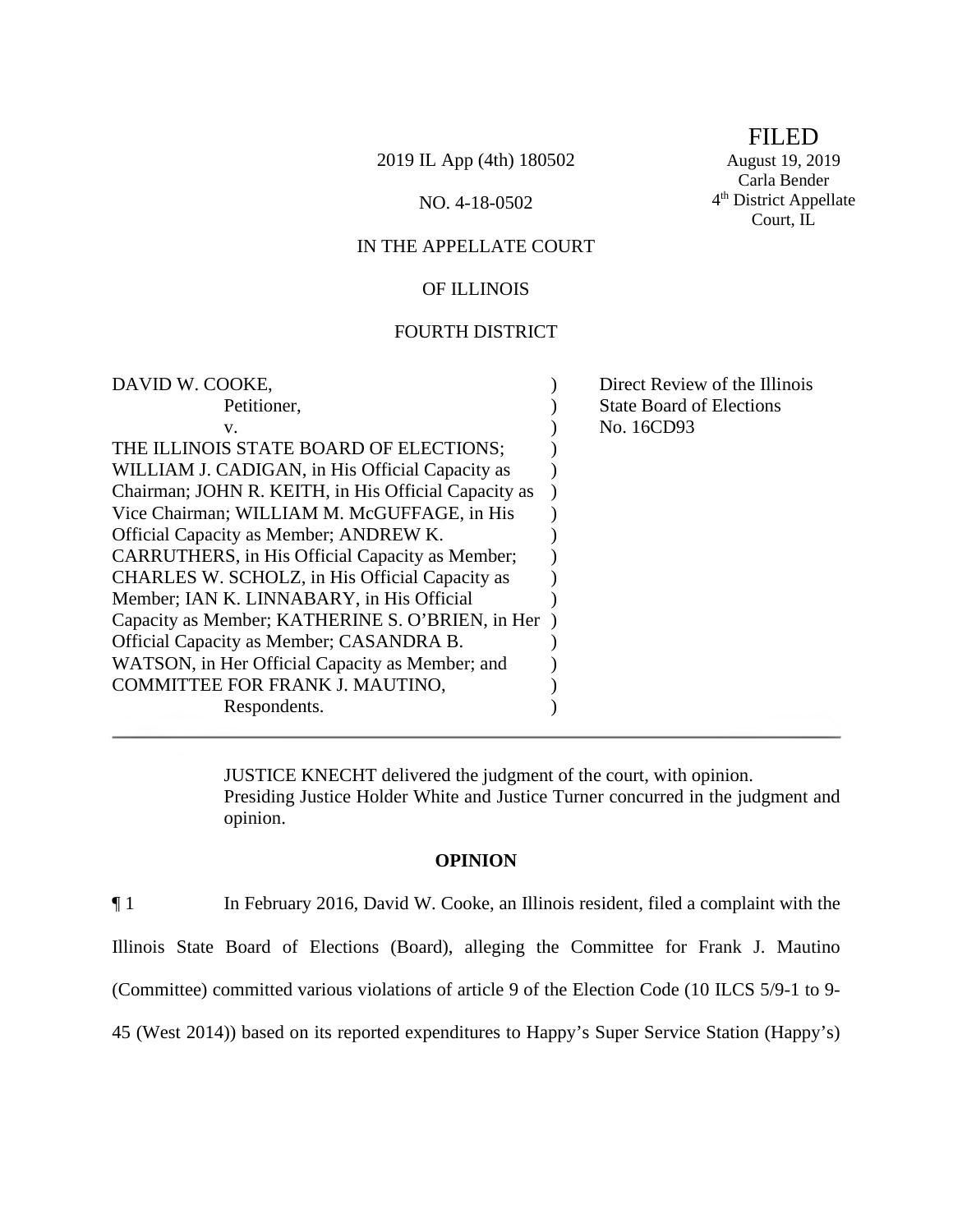and Spring Valley City Bank (Bank) between 1999 and 2015. At the time of filing, the Committee was dissolved due to Frank J. Mautino becoming the Illinois Auditor General on January 1, 2016.

 to file amended reports and the substantive claims raised in Cooke's complaint. The Board found expenditures to [the Bank] and [Happy's]." ¶ 2 Following a March 2016 closed preliminary hearing, the Board found Cooke's complaint was filed on justifiable grounds and ordered the Committee to file amended reports to provide additional information concerning the expenditures to Happy's and the Bank. The Committee failed to file amended reports. At an April 2017 public hearing, the parties presented evidence and argument relating to both the Committee's failure to comply with the Board's order the Committee willfully failed to comply with part of its order and imposed a \$5000 fine. The Board also found violations of the Election Code based on the Committee "filing disclosure reports that were insufficient with regard to documentation, amount and accuracy of reported

13 After the public hearing, Cooke filed a motion to reconsider, arguing the Board failed to address and issue rulings on his claims alleging the Committee violated section 9- 8.10(a)(2) and (a)(9) of the Election Code (*id.* § 9-8.10(a)(2), (a)(9)) based on its use of committee funds. At a June 2017 hearing on the motion, a Board member moved to find Cooke had proven his section 9-8.10(a)(2) and (a)(9) claims and to impose "an additional fine of \$5000 to run concurrently with the fine" previously imposed. The Board member's motion failed due to a deadlock four-to-four vote, and Cooke's motion to reconsider was denied. Cooke thereafter filed a petition with this court seeking direct review of the Board's decision.

¶ 4 In May 2018, we issued a decision remanding the matter for the Board to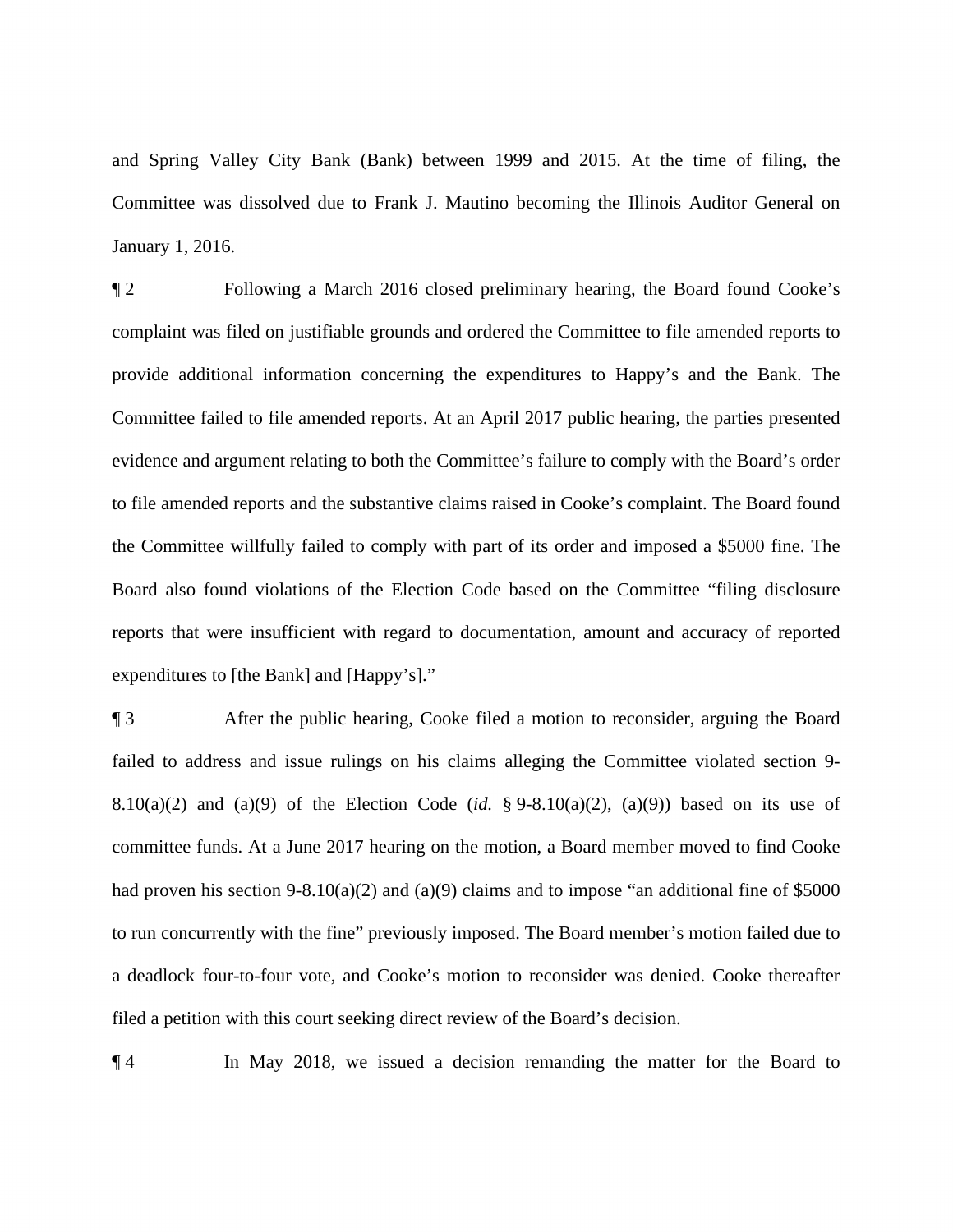reporting of committee expenditures and (2) address and issue rulings on the merits of Cooke's (1) amend, based on the concessions of the parties on appeal, its order to show the Committee violated sections 9-7 and 9-11 of the Election Code (*id.* §§ 9-7, 9-11) based on its accounting and claims alleging the Committee violated section 9-8.10(a)(2) and (a)(9) of the Election Code (*id.*  § 9-8.10(a)(2), (a)(9)) based on its use of committee funds. *Cooke v. Illinois State Board of Elections*, 2018 IL App (4th) 170470, ¶ 95, 104 N.E.3d 516.

 (10 ILCS 5/9-7, 9-11 (West 2014)) and (2) addressed and ruled on Cooke's section 9-8.10(a)(2) ¶ 5 Following a July 2018 special meeting on remand, the Board (1) issued a *nunc pro tunc* order finding the Committee violated sections 9-7 and 9-11 of the Election Code and (a)(9) claims. The Board, based on a deadlock, four-to-four vote, concluded it could not find the Committee violated either section  $9-8.10(a)(2)$  or section  $9-8.10(a)(9)$  of the Election Code (*id.* § 9-8.10(a)(2), (a)(9)).

¶ 6 Cooke again seeks direct review of the Board's decision. Cooke argues we should reverse the Board's decision to the extent it ruled against him on his section 9-8.10(a)(2) and (a)(9) claims and then remand for a determination of the appropriate fines. We affirm in part, reverse in part, and remand with directions.

¶ 7 I. BACKGROUND

¶ 8 A detailed background concerning the prior proceedings in this case can be found in our previous decision. See *Cooke*, 2018 IL App (4th) 170470, ¶¶ 3-78. For the purposes of this appeal, we will summarize the facts established at the public hearing relating to Cooke's section  $9-8.10(a)(2)$  and  $(a)(9)$  claims as well as the proceedings and rulings that occurred following our remand.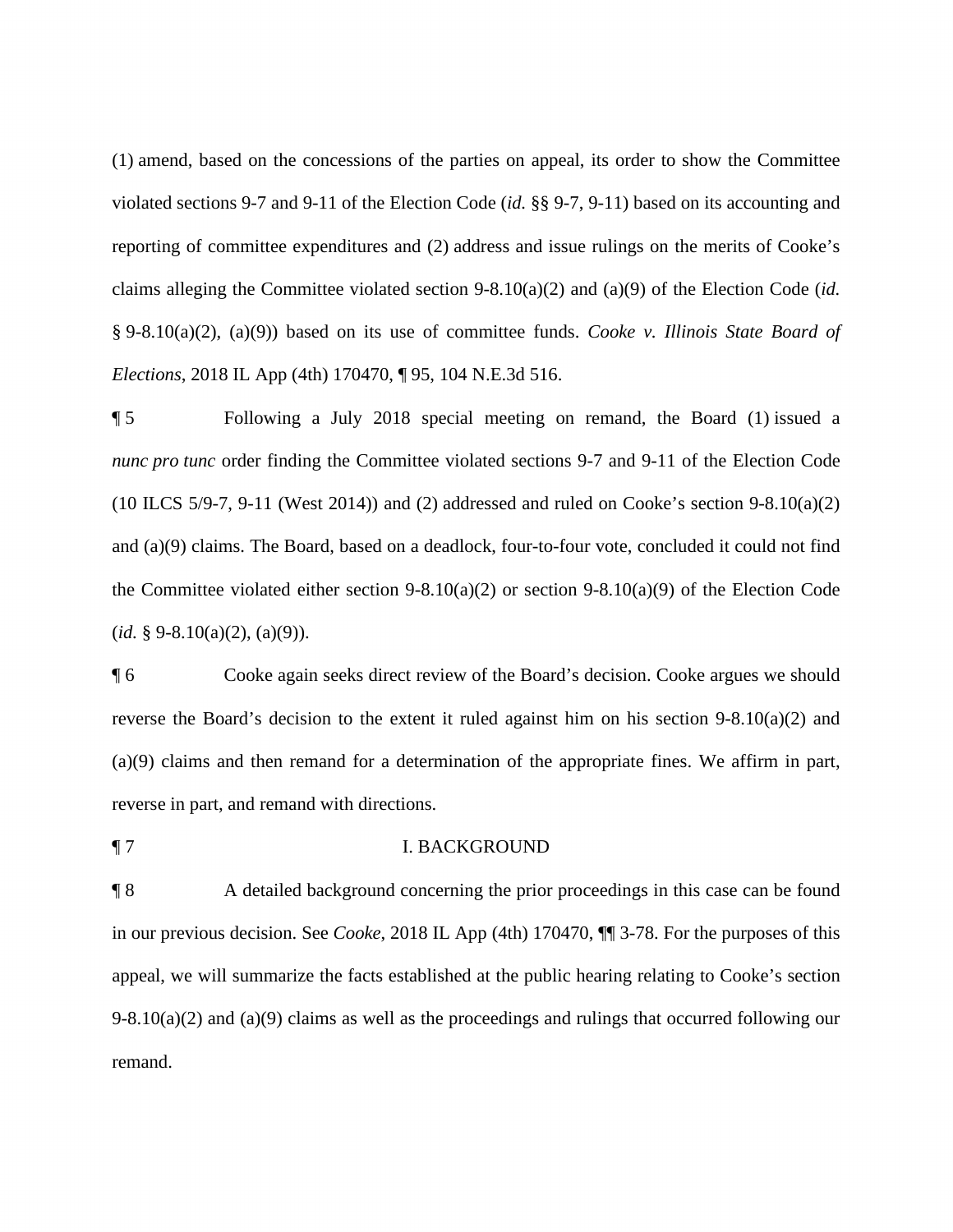#### ¶ 9 A. Public Hearing

¶ 10 The evidence presented at the April 2017 public hearing included, among other things, transcripts from a deposition of the Committee's former treasurer, various reports detailing the Committee's expenditures and contributions, and a December 14, 2012, letter addressed to the Committee from a Board staff member. The following is gleaned from the evidence presented as it relates to Cooke's section  $9-8.10(a)(2)$  and  $(a)(9)$  claims.

 any vehicles. The gas and repairs were expensed to a charge account at Happy's for the ¶ 11 Between 1999 and 2015, the Committee reported \$[225,109.19](https://225,109.19) in expenditures to Happy's for gasoline and vehicle repairs. During that time, the Committee did not own or lease Committee. On a monthly basis, the Committee paid an invoice from Happy's for the expenses incurred on the charge account. Mautino had a practice whereby he would give a list of names of individuals to Happy's to serve as authorization for those individuals to purchase gas with the Committee's charge account when they were working on the campaign. The Committee's treasurer, who indicated she personally had been authorized to purchase gas with the Committee's charge account, was not reimbursed for gas on a per mileage basis for driving she did related to the Committee or her work in the district office. The charge account was also used to pay for repairs to Mautino's four personal vehicles.

 Bank. The expenditures were actually checks written to the Bank for the purpose of withdrawing the expenditures were for travel expenses for meetings, while others were for election-day ¶ 12 Between 2000 and 2015, the Committee reported \$159,028 in expenditures to the cash, which was often in whole dollar amounts, and that cash was used for expenditures to other vendors. Either Mautino or the Committee's treasurer would write and cash the checks. Some of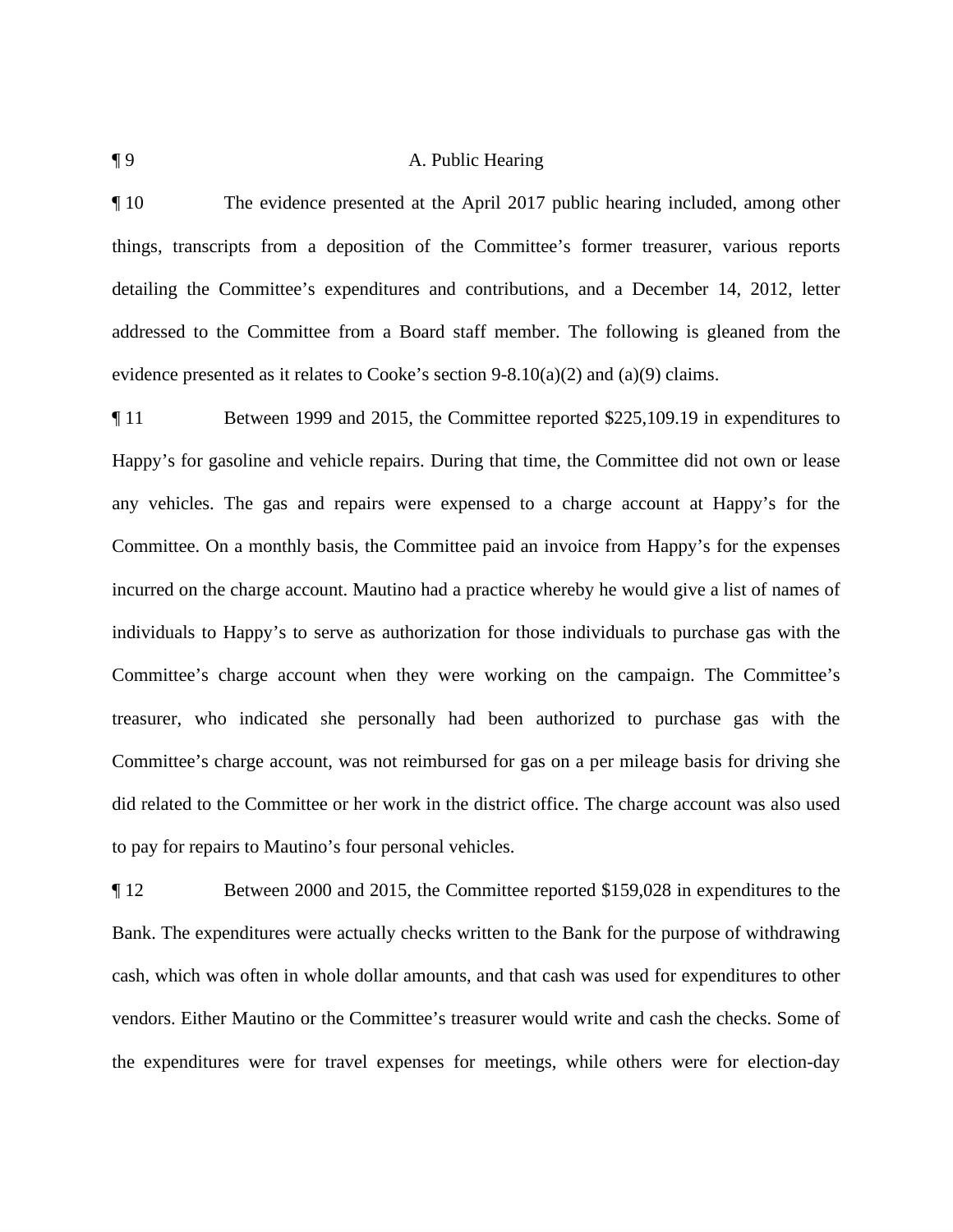whole dollar amounts, such as \$150, \$200, and \$250. The Committee's treasurer did not recall an expenses, such as hiring poll watchers, precinct walkers, or phone callers. It was the Committee's practice to obtain and keep receipts for expenses it paid with the cash from the Bank. The Committee treasurer disposed of the receipts after Mautino was appointed Illinois Auditor General. As to the travel expenses, Mautino would write and cash a check prior to leaving for the meeting. Mautino would sometimes, but not always, bring back receipts from the expenses he incurred when traveling. In 2014 and 2015, the Committee reported 13 expenditures as being for Chicago or Springfield meetings or travel expenses. The 13 expenditures were in instance where Mautino deposited cash with the bank when he returned from travel with receipts for expenses totaling an amount less than the amount of cash previously obtained from the bank. The committee reports did not indicate Mautino sought additional cash for unexpected expenses during travel nor did they disclose contributions from Mautino relating to unexpected expenses paid by Mautino personally during travel.

¶ 13 The December 14, 2012, letter addressed to the Committee from a Board staff member requested clarification concerning a quarterly report as to expenditures reported to various individuals for gas, travel expenses, expenses for a golf outing, and expenses for a county fair booth. The Board staff member asserted, citing the administrative rules and regulations interpreting sections 9-6, 9-10, and 9-11 of the Election Code (10 ILCS 5/9-6, 9-10, 9-11 (West 2010)), "expenditures need to be listed by vendor instead of listing the individual or committee who was reimbursed for the payment of the expenditures." See 26 Ill. Adm. Code 100.70, amended at 35 Ill. Reg. 2295 (eff. Feb. 4, 2011).

¶ 14 B. Supporting Briefs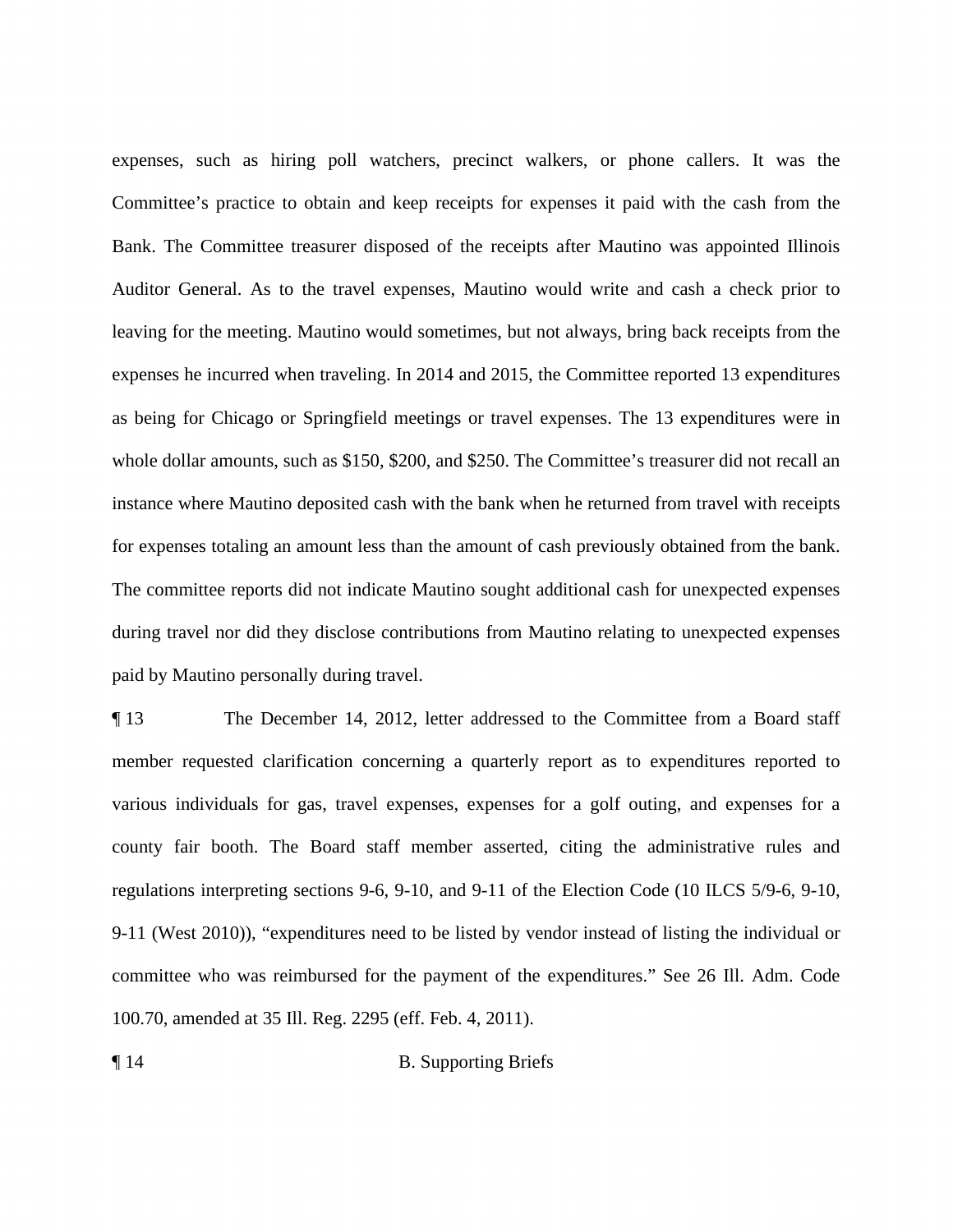¶ 15 Following our remand, the Board allowed the parties to submit written briefs in support of their respective positions as to whether Cooke had proven his section 9-8.10(a)(2) and  $(a)(9)$  claims.

$$
\P 16 \t 1. \text{Cooke's Brief}
$$

 purposes for their actual mileage, but prohibits expenditures for gas and repairs of a vehicle unless the vehicle is both: (1) owned or leased by the committee; and (2) used primarily for campaign purposes or for the performance of governmental duties." Cooke contended:  $\P$  17 As to his section 9-8.10(a)(9) claim, Cooke asserted section 9-8.10(a)(9) "allows a committee to reimburse people who use their own vehicles for campaign or governmental

> "The reason for this is not difficult to understand: Once someone's gas tank is filled, there is no way to ensure that the gas will only be used for permissible purposes. Reimbursements for actual mileage eliminate this problem."

 repairs of personal vehicles, the Committee violated section 9-8.10(a)(9). Cooke requested the Cooke argued, because the evidence showed the Committee paid Happy's directly for gas and Board impose, at a minimum, a \$[225,109.19](https://225,109.19) fine in accordance with section 9-8.10(b) of the Election Code (10 ILCS 5/9-8.10(b) (West 2014)), as the evidence demonstrated the Committee knowingly made expenditures in violation of section 9-8.10(a)(9).

 $\P$  18 As to his section 9-8.10(a)(2) claims, Cooke argued, because it was virtually certain at least some of the gas and repairs paid for would be used for personal as opposed to campaign or governmental purposes, the Committee violated section 9-8.10(a)(2) by making expenditures in excess of the fair market value of any services the Committee received in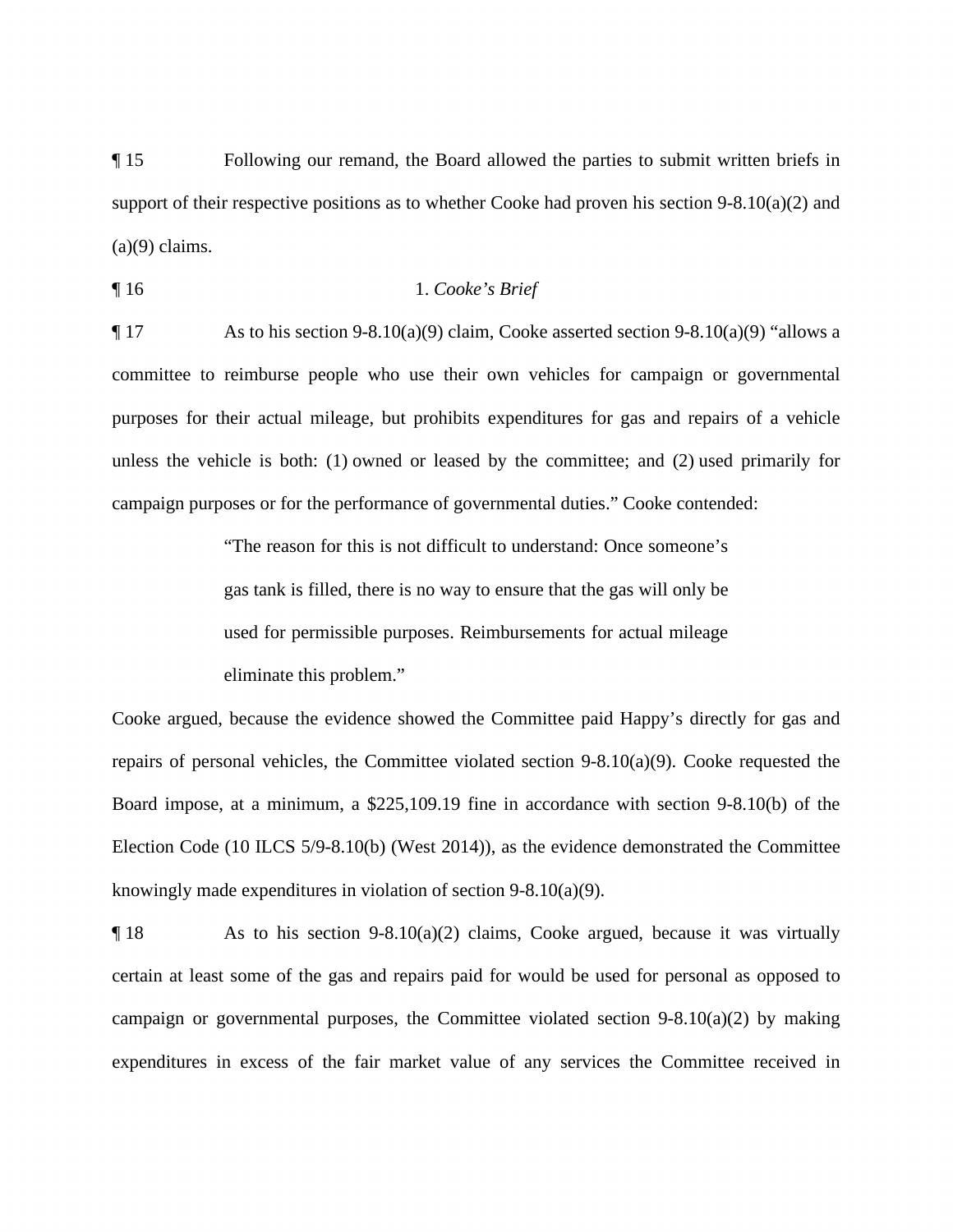exchange. Cooke also argued, because the checks to the Bank were cashed in whole dollar amounts and no excess cash was ever returned, the Committee violated section  $9-8.10(a)(2)$  by making expenditures in excess of the fair market value of any services the Committee received in exchange. In so arguing, Cooke specifically highlighted the expenditures for travel expenses and suggested it was "implausible" Mautino could have known in advance the exact cost of travel expenses, and the travel expenses inevitably cost less and the remaining cash was not returned. Cooke also noted Mautino could not claim he consistently took less cash than he actually spent, as he would have been required to disclose his costs as contributions to his campaign, which he did not do. Cooke requested, in accordance with section 9-8.10(b), the Board to impose, at a minimum, a \$[225,109.19](https://225,109.19) fine based on the Committee's unlawful expenditures to Happy's and a \$159,028 fine based on its unlawful expenditures to the Bank for its knowing violations of section 9-8.10(a)(2).

¶ 19 2. *Committee's Brief* 

¶ 20 As to Cooke's section 9-8.10(a)(9) claim, the Committee argued the evidence failed to show a knowing violation occurred, as its treasurer indicated "the gas paid for by the Committee was in accordance with the direction given \*\*\* by Board staff and [the treasurer's] historical practice of reporting." The Committee also noted its treasurer "never received any notification from the Board that expenditures to [Happy's] for gas and repairs should detail the ownership of the vehicles involved or be shown as direct reimbursements."

section 9-8.10(a)(2) concerned "the price a reasonable person would pay to purchase an item or  $\P$  21 As to Cooke's section 9-8.10(a)(2) claims, the Committee initially asserted service that is also charged to other people." The Committee argued the evidence failed to show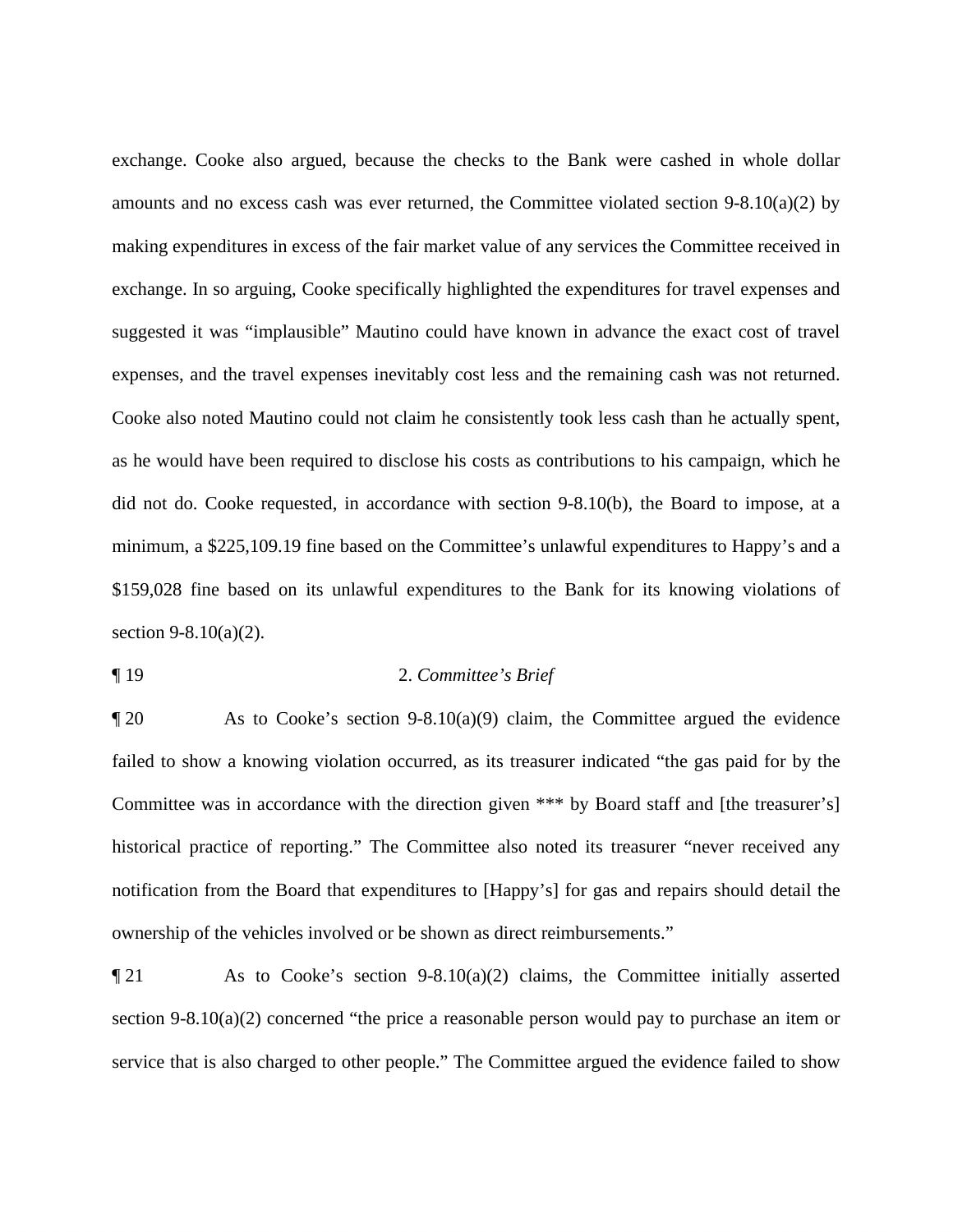it "paid more for gas at Happy's than paid by others." The Committee also argued the evidence failed to show it paid more than the fair market value for the various expenses with the funds withdrawn from the Bank.

¶ 22 C. Board Meeting

 ¶ 23 On July 10, 2018, the Board conducted a special meeting to address the matters in  this case. The Board initially issued a *nunc pro tunc* order finding the Committee violated with the issue of fines." sections 9-7 and 9-11 of the Election Code (*id.* §§ 9-7, 9-11) based on its accounting and reporting of committee expenditures. The Board then allowed the parties to present oral argument in support of their respective positions as to whether Cooke had proven his section 9- 8.10(a)(2) and (a)(9) claims. Prior to doing so, Chairman William J. Cadigan indicated the Board would "wait until we make a determination on the  $(a)(2)$  and  $(a)(9)$  violations before we deal

 in which the Committee made expenditures at Happy's and the Bank inevitably allowed for  $\llbracket 24$  As to his section 9-8.10(a)(9) claim, Cooke asserted section 9-8.10(a)(9) "prohibits paying directly for gas and repairs of vehicles not owned or lease[d] by the [C]ommittee" and argued the evidence showed the Committee violated that section by paying Happy's directly for gas and repairs of personal vehicles. As to his section 9-8.10(a)(2) claims, Cooke argued the evidence showed the Committee violated section  $9-8.10(a)(2)$ , as the manner money to be used for personal purposes for which the Committee received nothing in exchange. Cooke requested the Board impose fines as outlined in his supporting brief.

 8.10(a)(9) was modified by section 9-8.10(c) of the Election Code (*id.* § 9-8.10(c)) to allow a ¶ 25 As to Cooke's section 9-8.10(a)(9) claim, the Committee asserted section 9-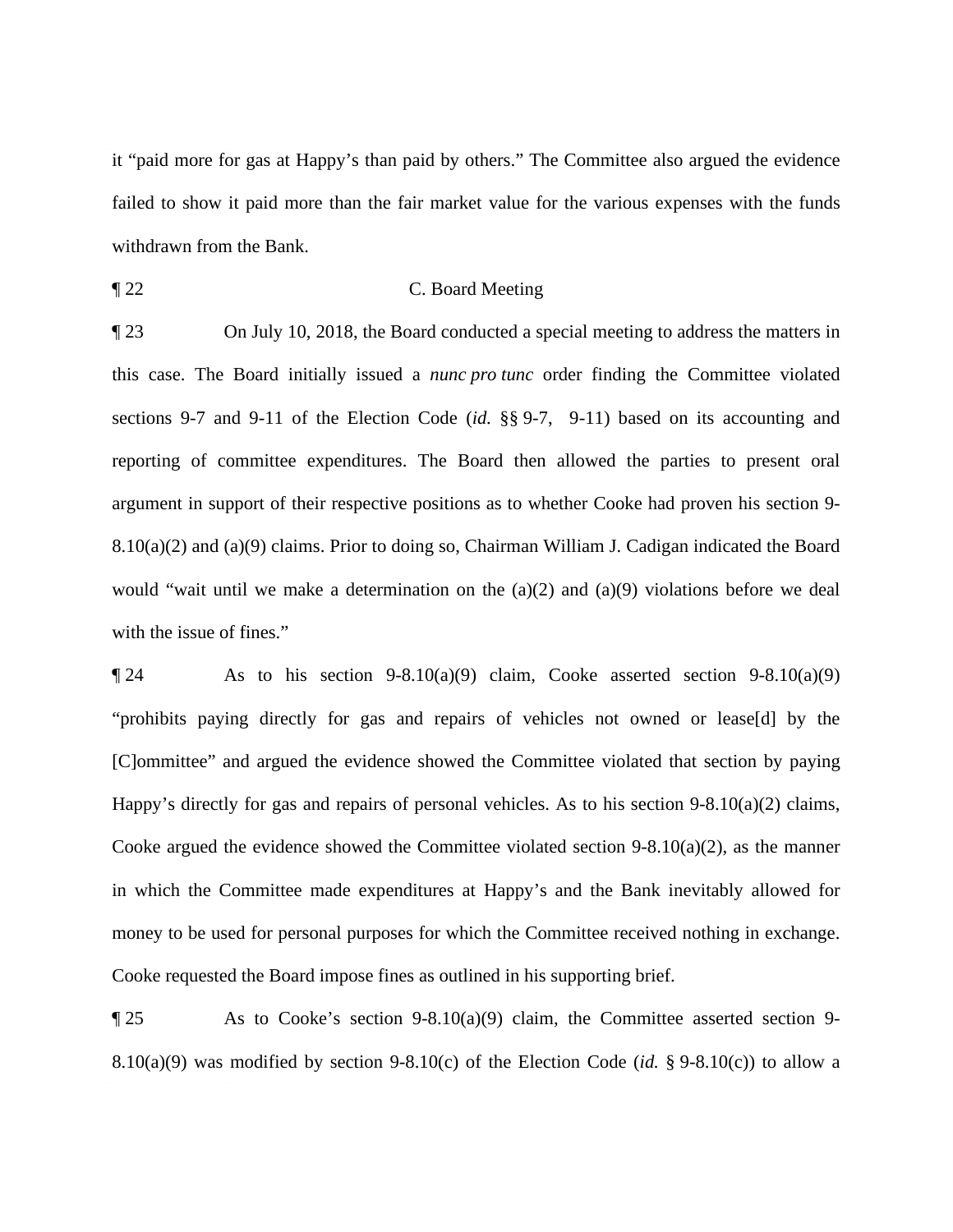Board staff member in the December 14, 2012, letter to report gas spent to the vendor and not the expenses with the funds withdrawn from the Bank. As a final matter, the Committee asserted the political committee to directly pay for gas and repairs of personal vehicles when they are used for campaign or governmental purposes and, as such, its direct payment to Happy's for gas and repairs of personal vehicles did not violate section 9-8.10(a)(9). The Committee also argued the evidence failed to show it committed a knowing violation where it followed the directions from a individual. As to Cooke's section  $9-8.10(a)(2)$  claims, the Committee argued the evidence failed to show it paid more than the fair market value for the gas from Happy's or for the various Board did not have the authority to impose a fine in excess of \$5000.

 ¶ 26 Following argument, a discussion occurred between the Board members and the parties. Member Andrew K. Carruthers initially noted he agreed with Chairman Cadigan "we shouldn't talk about the amount of the fine until we actually get there." Member Carruthers indicated he anticipated the Board making motions and, depending on the outcome of the motions, the Board would then make a determination as to the matter of fines.

 expressed disagreement with the Committee's position, noting (1) the December 14, 2012, letter related to reporting, as opposed to use of, committee funds and (2) his belief section 9-8.10(a)(9) ¶ 27 The Board members first addressed Cooke's section 9-8.10(a)(9) claim. Member Carruthers questioned the Committee whether section 9-8.10(c) was a "catch-all" to allow an officeholder the ability to "spend money for essentially what they want to defray their expenses," including paying a vendor directly for expenses of a personal vehicle rather than reimbursing per mileage. The Committee responded, "That is one way to do it, yes," and suggested that way was consistent with the December 14, 2012, letter from the Board staff member. Member Carruthers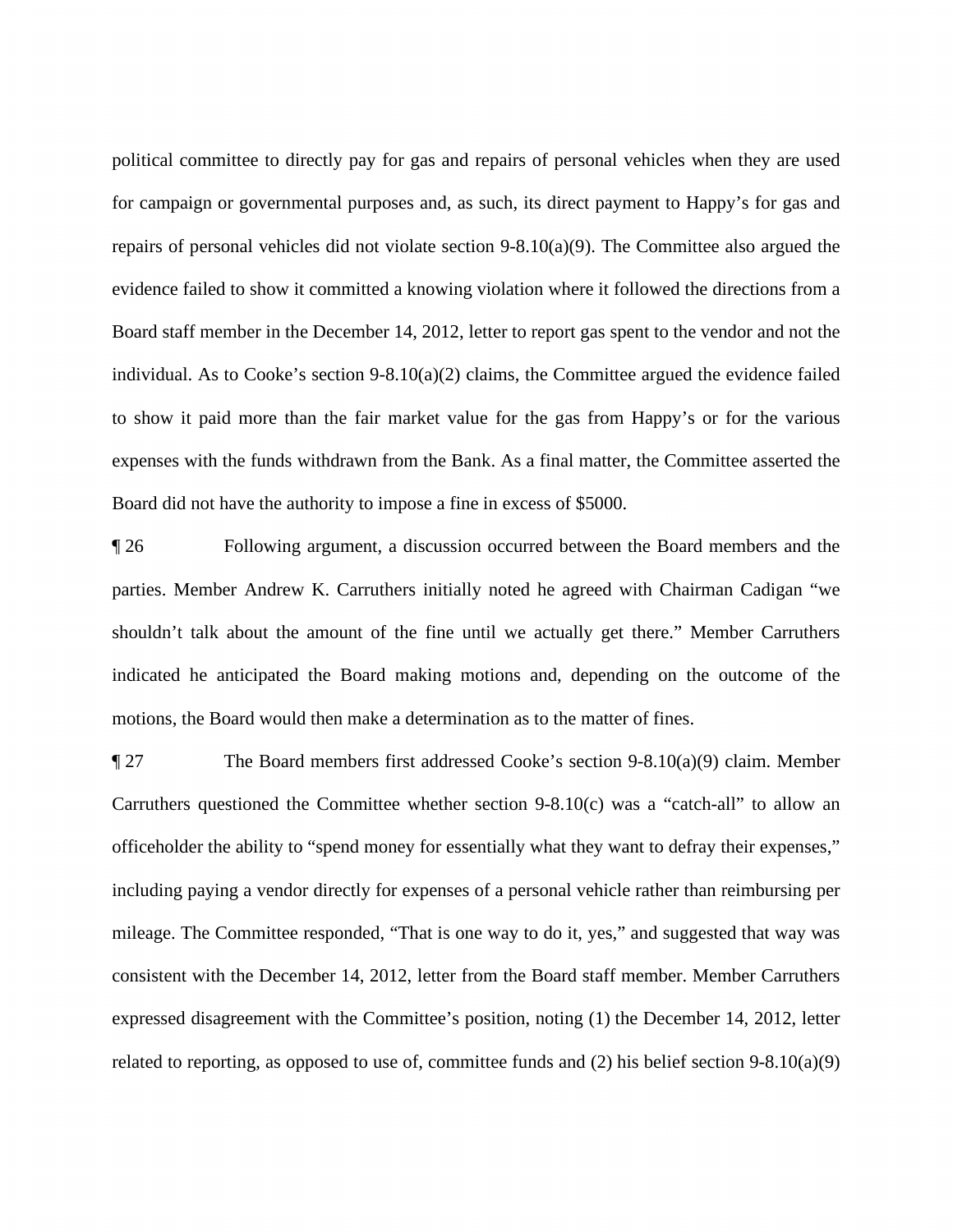only allowed a committee to pay directly for expenses of a vehicle it owned or leased. The Committee asserted section 9-8.10(a)(9) was not "exclusive," as it only provided a political committee "may" reimburse for mileage. Member Carruthers disagreed with the Committee's position.

 vehicles were used for campaign or governmental purposes. ¶ 28 Member Ian K. Linnabary questioned whether a political committee could make expenditures under section 9-8.10(c) for individuals other than the officeholder and suggested the plain language allowed expenditures only for the officeholder. The Committee asserted a committee could make expenditures for individuals other than the officeholder as long as the expenditures were for campaign or governmental purposes. The Committee also asserted it was appropriate under section 9-8.10(c) for it to pay for repairs to Mautino's vehicles, as those

 expenditures for things such as job fairs and community events. Chairman Cadigan believed ¶ 29 Chairman Cadigan expressed, after first noting the fact Board members were appointed because of their experience with election laws, his belief section 9-8.10(c) applied to section 9-8.10(a)(9) was the exclusive provision for dealing with expenditures related to vehicles.

¶ 30 Member Linnabary expressed agreement with the positions of Chairman Cadigan and Member Carruthers. Member Linnabary further highlighted the difficulty of allocating responsibility for repairs due to wear and tear on a vehicle used for both personal and campaign purposes. Member Carruthers suggested the difficulty in allocating responsibility was why section 9-8.10(a)(9) did not allow for a committee to make direct expenditures for repairs of a vehicle not owned or leased by the committee.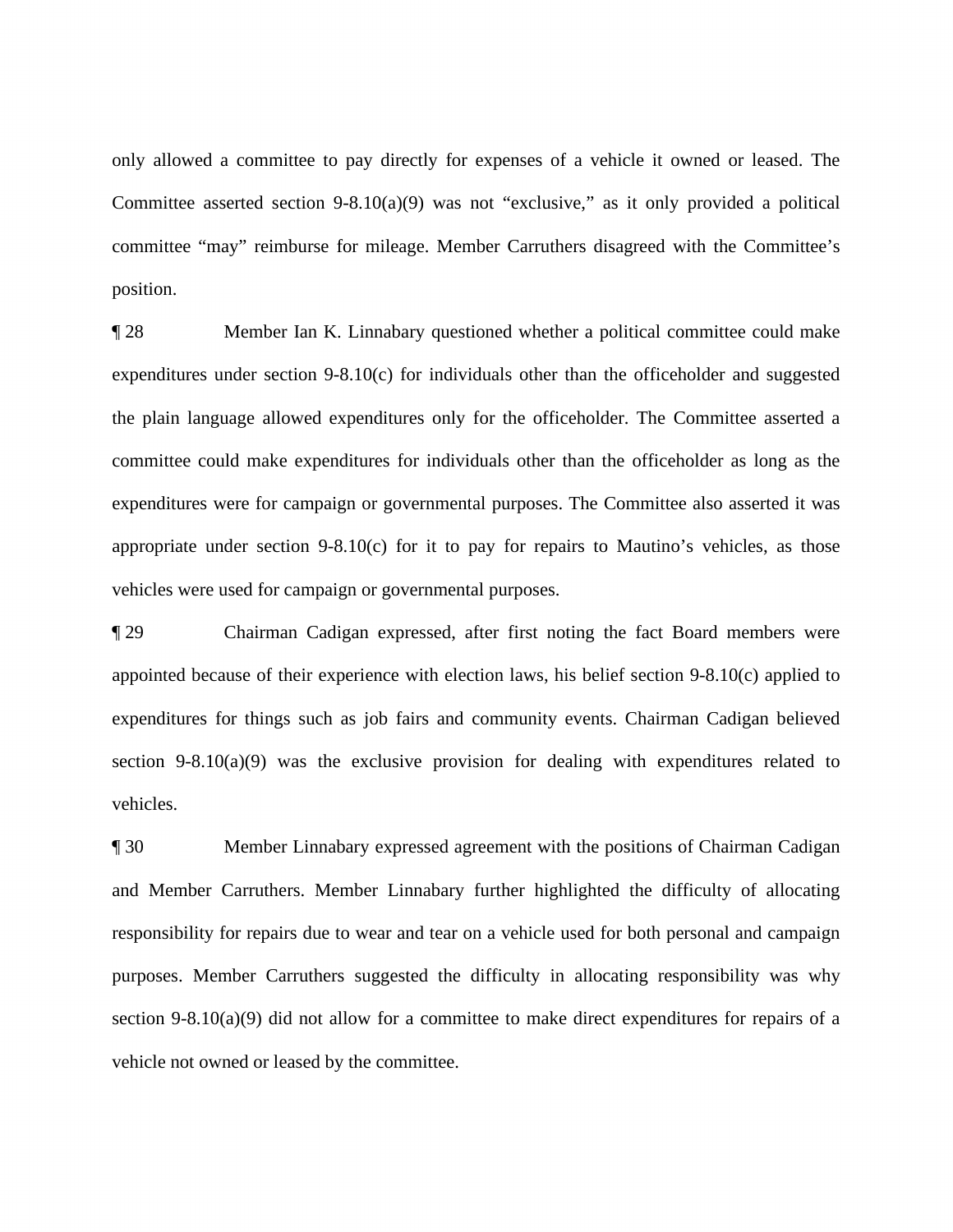¶ 31 Member William M. McGuffage disagreed with the positions of Chairman Cadigan and Members Carruthers and Linnabary, believing section 9-8.10(a)(9) only regulated for repairs if the political committee owned or leased the vehicle and section 9-8.10(c) was a "catch-all \*\*\* to pick up things that might not have been covered." Member McGuffage believed Cooke failed to show the expenditures for gas and repairs were for personal as opposed to campaign purposes.

 ¶ 32 Vice Chairman John R. Keith questioned whether the Committee's treasurer was simply following the procedure of the former treasurer when making expenditures to Happy's for gas for personal vehicles. The Committee responded in the affirmative and also noted the treasurer continued in such a manner based on the letter from the Board.

 Carruthers and Linnabary noted (1) the cash was obtained prior to travel, (2) the cash was traveling, (4) Mautino never returned any amount after traveling, and (5) Mautino did not seek ¶ 33 The Board's discussion then moved on to whether Cooke had proven his section 9-8.10(a)(2) claims. As to the expenditures reported to the Bank, Chairman Cadigan indicated he did not believe Cooke had met his burden of proof as it related to the cash used for election-day expenses but believed he had met his burden of proof as it related to the cash used for travel expenses. Members Carruthers and Linnabary expressed agreement with the position of Chairman Cadigan. As to the cash used for travel expenses, Chairman Cadigan and Members obtained in whole dollar amounts, (3) Mautino would sometimes not return receipts after additional cash for unexpected traveling expenses.

¶ 34 Member Charles W. Scholz disagreed with the position of Chairman Cadigan and Members Carruthers and Linnabary, suggesting it was speculative and based on the inadequacy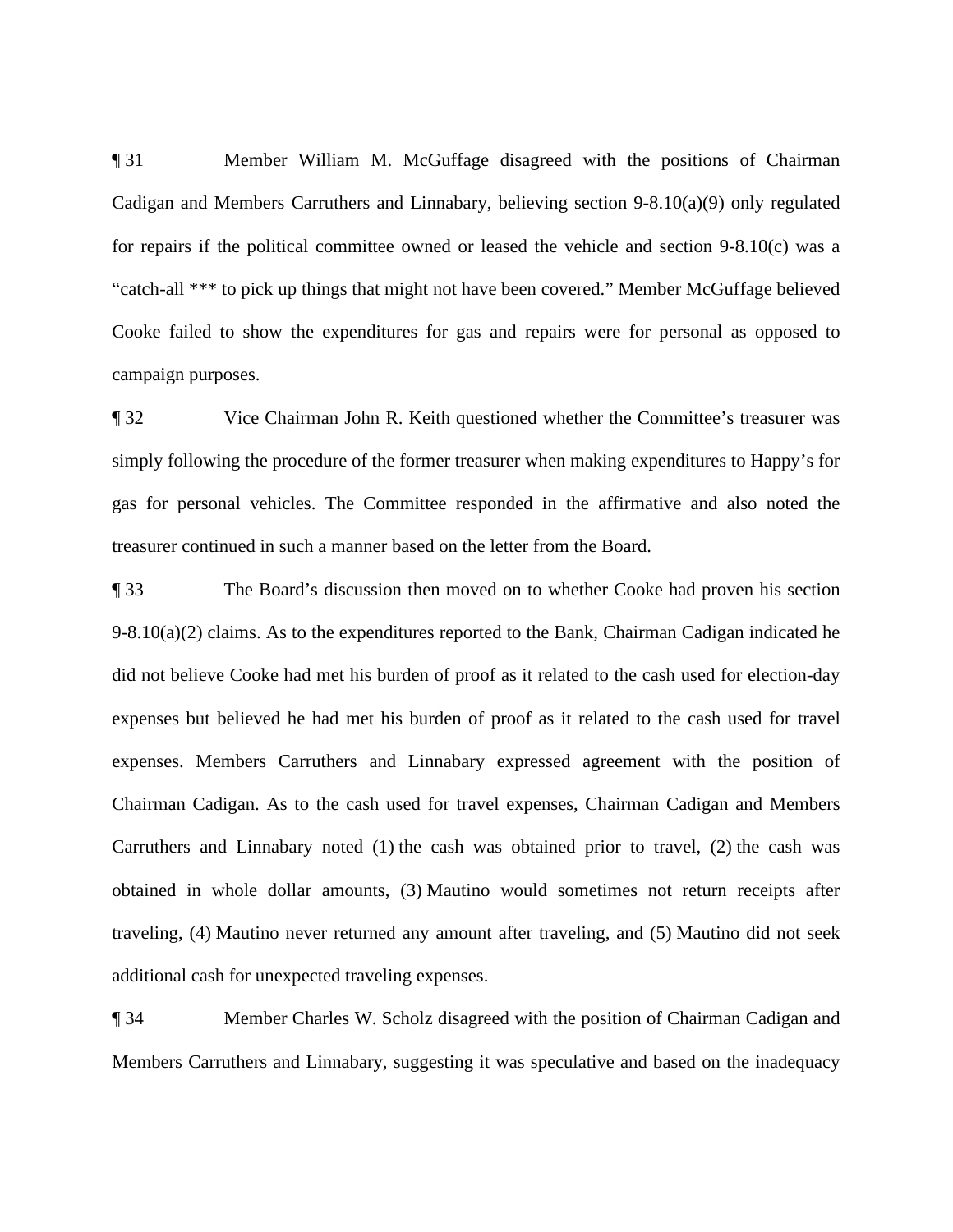was unable to determine "which was campaign expenditures, which was personal expenditures." of the reporting. Member Scholz also noted the Board's "big hammer" was ballot forfeiture— Mautino could not run for office in Illinois again due to the outstanding fine against the Committee. Member McGuffage agreed with Member Scholz, noting the lack of evidence due to the inadequacy of the reporting. Member McGuffage acknowledged the fact the reported expenditures were in whole dollar amounts was suspect but asserted without amended reports he

question: ¶ 35 At one point during the discussion, Member Linnabary posed the following

> "[I]f Representative Mautino took a disbursement from the [Committee] for \$200 and then spent \$170 on reimbursable expenses, so, therefore, took more money than he had expenses and didn't refund that money to the [C]ommittee, can we all agree that that would be an expenditure to Representative Mautino in excess of the fair market value?"

 Vice Chairman Keith answered Member Linnabary's question in the negative, stating: "I can't agree with that because we don't know what happened to "I can't agree with that because we don't know what happened to and picked up the tab for \$30. We don't know." that \$30. It could be—I mean, we're all just speculating. That's the problem. Because Chicago may have been \$170, and on the way home, he may have stopped \*\*\* [and] met with a county chairman

**1.** The 36 At another point during the discussion, Member Carruthers entered as a Board exhibit a March 6, 2017, declaration indicating Mautino intended to assert his fifth amendment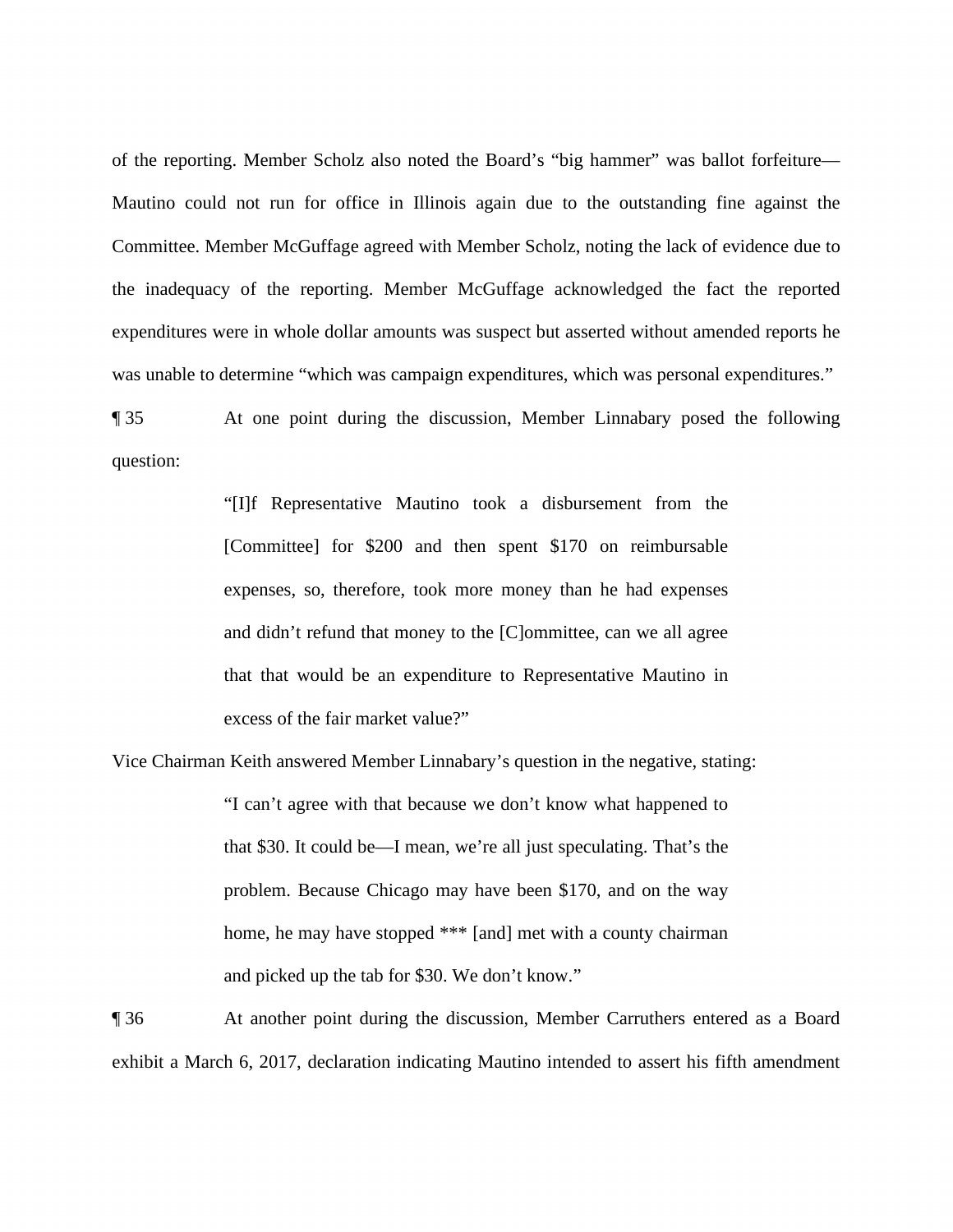privilege if he was subpoenaed to testify at a deposition in this case. Member Carruthers suggested, citing *Canter v. Cook County Officers Electoral Board*, 170 Ill. App. 3d 364, 523 N.E.2d 1299 (1988), the Board could draw a negative inference from the fact Mautino refused to testify. Cooke argued the Board should make such an inference, as Mautino was the individual who actually spent the money withdrawn from the Bank. The Committee disagreed, noting its treasurer testified Mautino brought back receipts from his traveling. Member Linnabary suggested "consequences" were warranted where an officeholder is writing checks to himself, taking cash, and then only sometimes returning receipts. Member McGuffage suggested a negative inference was not warranted given a possibly ongoing federal investigation. See *Cooke*, 2018 IL App (4th) 170470, ¶¶ 31-35.

 we deliberate as to the amount of the fine." Chairman Cadigan and Members Carruthers, ¶ 37 Following the discussion, Member Carruthers moved to find "[Cooke] has met [his] burden of proof by the preponderance of the evidence and that the [Committee] violated [s]ection [9-]8.10(a)(9) by making expenditures for the maintenance and repair and gas of motor vehicles that were neither owned nor leased by the [C]ommittee, and that should the motion pass, Linnabary, and Katherine S. O'Brien voted in favor of the motion. Vice Chairman Keith and Members McGuffage, Scholz, and Cassandra B. Watson voted against the motion. Due to the failure to obtain five votes, the motion failed. The Board's general counsel advised the Board members to give some explanation as to the bases of their votes.

¶ 38 Chairman Cadigan stated he believed Cooke had met his burden of proof and shown the Committee violated section  $9-8.10(a)(9)$ . Member Carruthers agreed with Chairman Cadigan, stating any expenditure for gas and repairs on a vehicle neither owned nor leased by the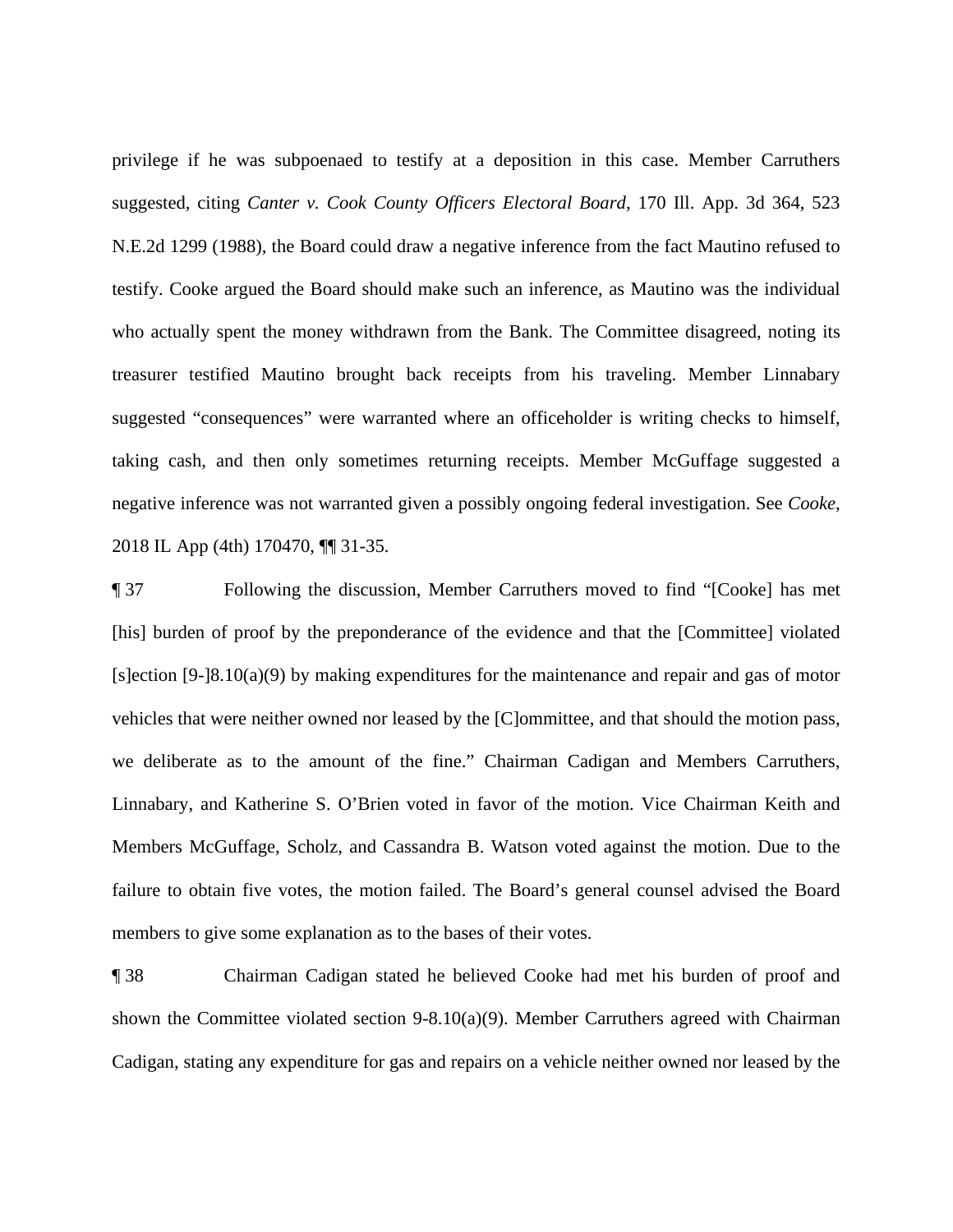evidence based on the evidence presented and the existing record." Committee was a violation of section  $9-8.10(a)(9)$ . Members Linnabary and O'Brien indicated they reached their decisions based on the same reasoning as Chairman Cadigan and Member Carruthers. Vice Chairman Keith stated, "I do not believe that the burden of proof has been met by [Cooke] and that there was a knowing violation of the article based upon the record before us. While we speculate that there may be violations, I don't believe there's sufficient evidence in the record." Member McGuffage indicated he reached his decision based on the same reasoning as Vice Chairman Keith. Member Scholz indicated he reached his decision based on his belief that, to make any "determination with specificity, we would need the adequate reports." Member Watson indicated she believed Cooke "failed to meet [his] burden by a preponderance of the

 a preponderance of the evidence and that the [Committee] violated [s]ection [9-]8.10(a)(2) by 19 Member Carruthers next moved to find "[Cooke] has met [his] burden of proof by making expenditures clearly in excess of fair market value for the goods and services received by the [C]ommitee, by making expenditures for gas and repairs for personal vehicles rather than reimbursing them on the mileage rate, and by withdrawing funds from the bank in whole dollar amounts that were purportedly used for campaign expenses without returning any cash. And that if the motion should pass, we deliberate as to the amount of the fine." Chairman Cadigan and Members Carruthers, Linnabary, and O'Brien voted in favor of the motion. Vice Chairman Keith and Members McGuffage, Scholz, and Watson voted against the motion. Due to the failure to obtain five votes, the motion failed. The Board's general counsel advised the Board members to give some explanation as to the bases of their votes.

¶ 40 Member Carruthers stated he believed Cooke had demonstrated at least some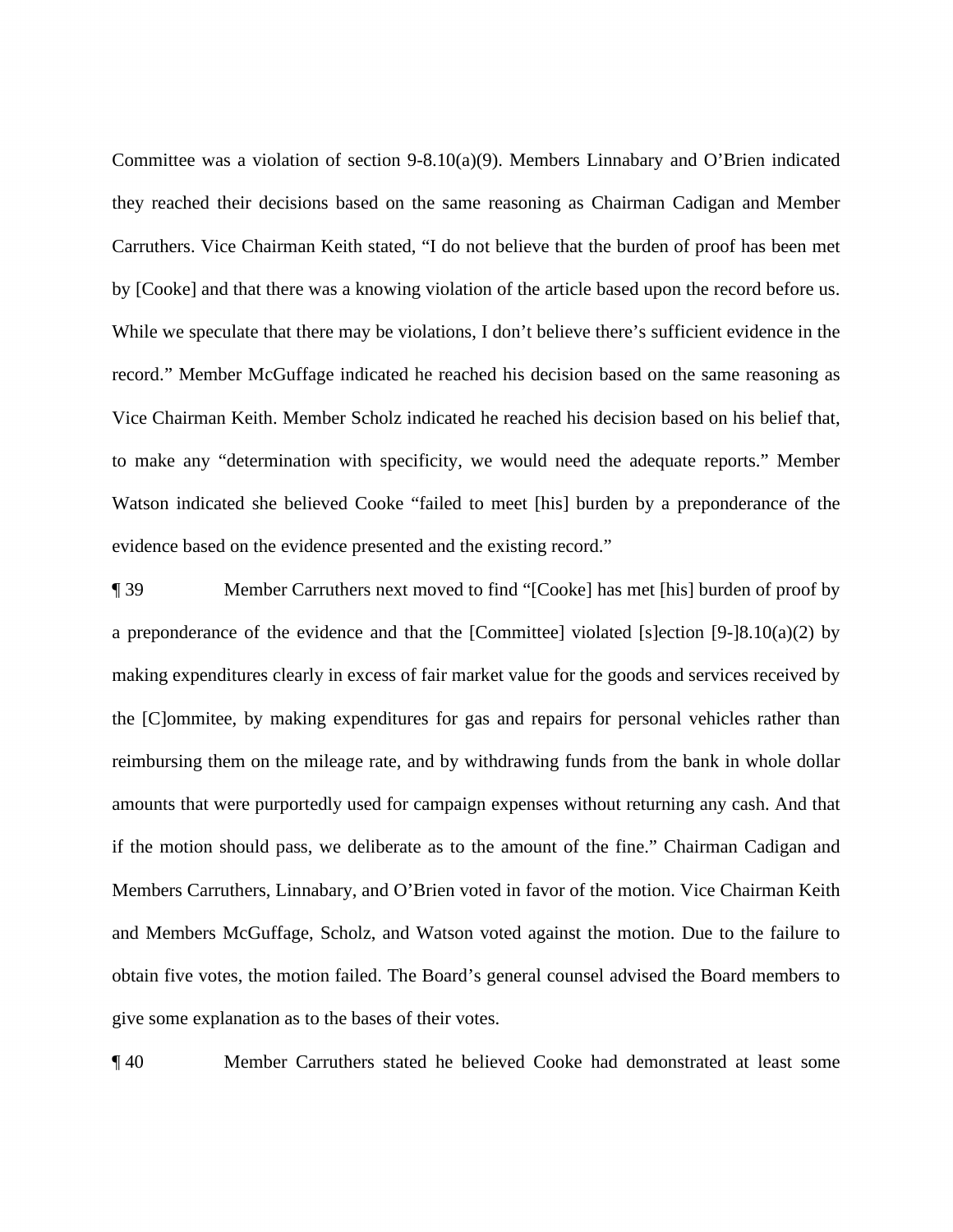gave for his previous vote as well as his decision not to take an adverse inference from Mautino's refusal to testify. Member McGuffage indicated he reached his decision based on the exceeded." Members Scholz and Watson indicated they reached their decisions based on the portion of the expenditures for gas, repairs, and travel expenses was used for personal purposes and, therefore, the Committee paid more than the fair market value for what it received in return. In reaching his decision, Member Carruthers noted he relied in part on an adverse inference drawn from Mautino's refusal to testify. Chairman Cadigan and Members Linnabary and O'Brien indicated they reached their decisions based on the same reasoning as Member Carruthers. Vice Chairman Keith indicated he reached his decision based on "the explanation" he same reasoning as Vice Chairman Keith and specifically noted his belief Cooke had not met his burden, as "[t]here's no evidence to conclusively show that fair market value was clearly same reasoning as Vice Chairman Keith and Member McGuffage.

¶ 41 D. Board's Final Order

part, as follows: ¶ 42 On July 16, 2018, the Board issued a written final order. The Board ordered, in

"Based on the failure of the Board to achieve 5 votes upon motions"

to find that [Cooke] has met the burden of proof to find that:

a) [the Committee] violated [s]ection  $[9-8.10(a)(2)]$ , and

b) [the Committee] violated [s]ection  $[9-8.10(a)(9)]$ ,

the Board does not find that [the Committee] violated either of said [s]ections[.]"

¶ 43 E. Petition for Review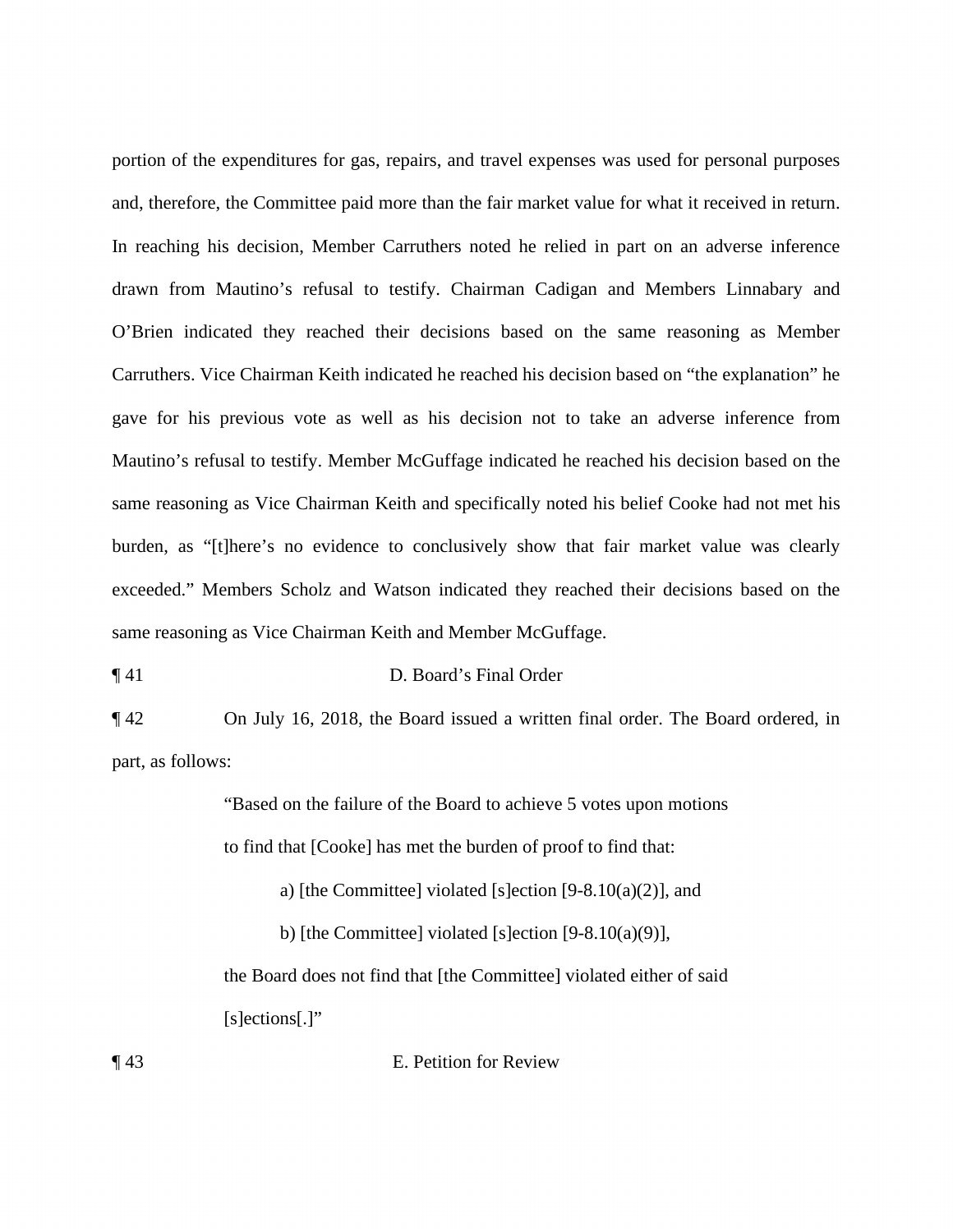¶ 44 On July 20, 2018, Cooke filed a petition for review with this court.

¶ 45 II. ANALYSIS

¶ 46 Cooke argues we should reverse the Board's decision to the extent it ruled against him on his section 9-8.10(a)(2) and (a)(9) claims and then remand for a determination of the appropriate fines. Both the Committee and the Board disagree.

#### ¶ 47 A. Judicial Review

 ¶ 48 The parties do not dispute that the Board's decision denying Cooke relief on his The Board concluded it could not find the Committee violated either section 9-8.10(a)(2) or section 9-8.10(a)(2) and (a)(9) claims. The Board's decision is subject to judicial review. section 9-8.10(a)(2) and (a)(9) claims following a public hearing is subject to judicial review. section 9-8.10(a)(9) due to its failure to obtain five votes in support of the respective motions. See 10 ILCS 5/1A-7 (West 2014) ("[five] votes are necessary for any action of the Board to become effective"). Section 9-22 of the Election Code (*id*. § 9-22 (West 2014)) provides "any party adversely affected by a judgment of the Board may obtain judicial review." Here, it is clear Cooke was adversely affected by the Board's decision, as it resulted in the denial of relief on his

¶ 49 B. Scope of Judicial Review

 ¶ 50 The parties also do not dispute the scope of judicial review of the Board's decision includes a review of all questions of law and fact considered by the Board in reaching its decision to deny Cooke relief on his section  $9-8.10(a)(2)$  and  $(a)(9)$  claims. Section  $9-22$  of the Election Code (*id.*) provides judicial review "shall be governed by the provisions of the Administrative Review Law." The scope of review under the Administrative Review Law includes "all questions of law and fact presented by the entire record before the court." 735 ILCS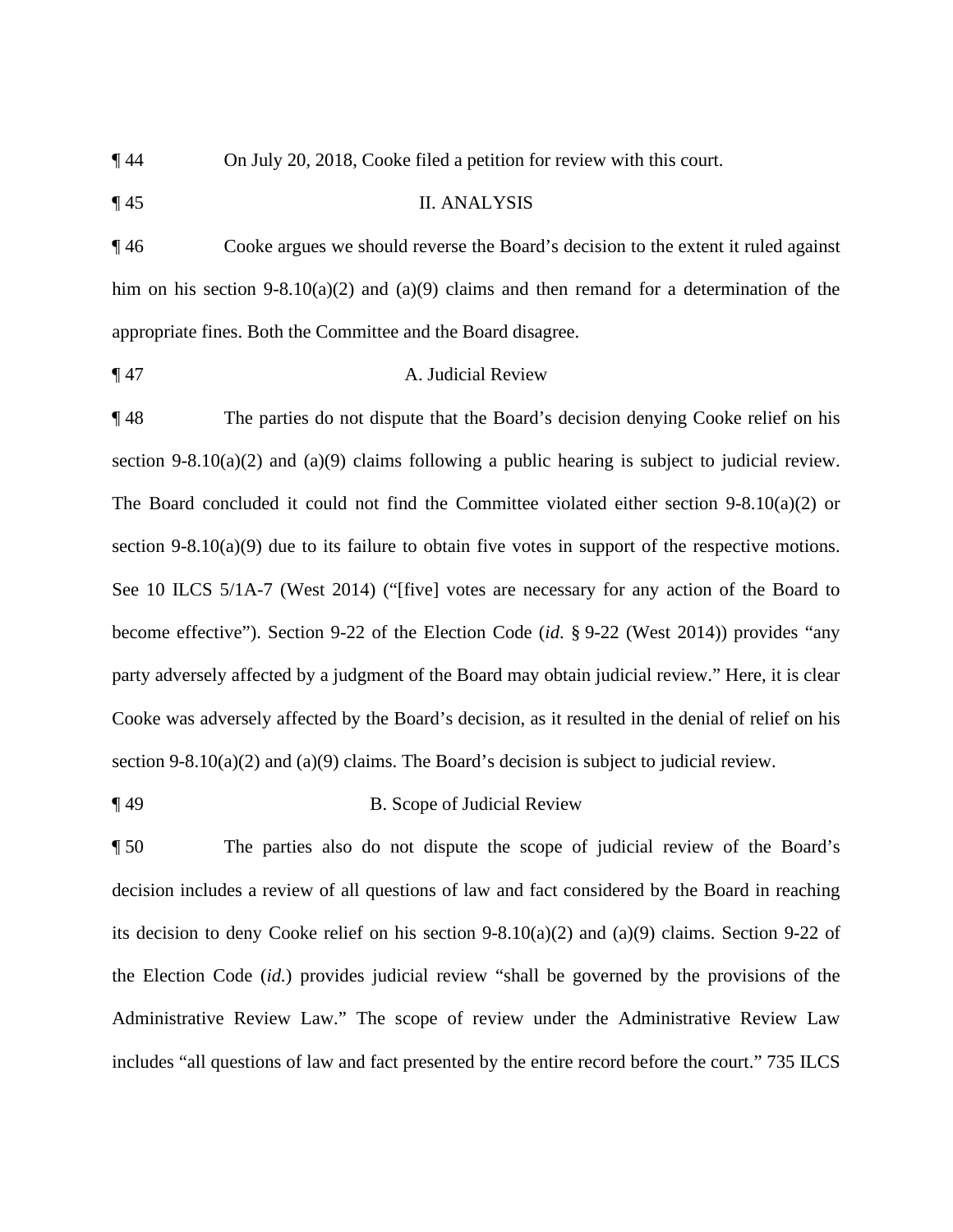5/3-110 (West 2014). Here, judicial review of the Board's decision may be accomplished by examining the comments and reasoning articulated by the Board members at the special meeting on remand. See *Cook County Republican Party v. Illinois State Board of Elections*, 232 Ill. 2d 231, 242, 902 N.E.2d 652, 659 (2009) ("meaningful review of a deadlock vote may be accomplished by examining the reasons of the Board members")

¶ 51 C. Standard of Judicial Review

 Election Code *de novo*. *Id.* at 243. Though our review is *de novo*, we will give the Board's ¶ 52 This appeal involves both the Board's interpretation and application of its enabling statute. We will review the Board's interpretations of the relevant sections of the interpretations substantial weight and deference where possible. *Hartney Fuel Oil Co. v. Hamer*, 2013 IL 115130, ¶ 16, 998 N.E.2d 1227 ("[A]n agency's interpretation of its \*\*\* enabling statute [is] entitled to substantial weight and deference, given that agencies make informed judgments on the issues based upon their experience and expertise and serve as an informed source for ascertaining the legislature's intent." (Internal quotation marks omitted)). We will review the Board's application of the relevant sections of the Election Code to the established facts for clear error. *Cook County Republican Party*, 232 Ill. 2d at 243-44. The Board's rulings will be deemed clearly erroneous only if we are "left with a definite and firm conviction that a mistake has been committed." (Internal quotation marks omitted.) *Id.* at 244.

¶ 53 D. The Board's Interpretations of the Election Code

¶ 54 The parties disagree as to whether the Board properly interpreted section 9-  $8.10(a)(2)$  and  $(a)(9)$  of the Election Code.

¶ 55 1. *Principles of Statutory Construction*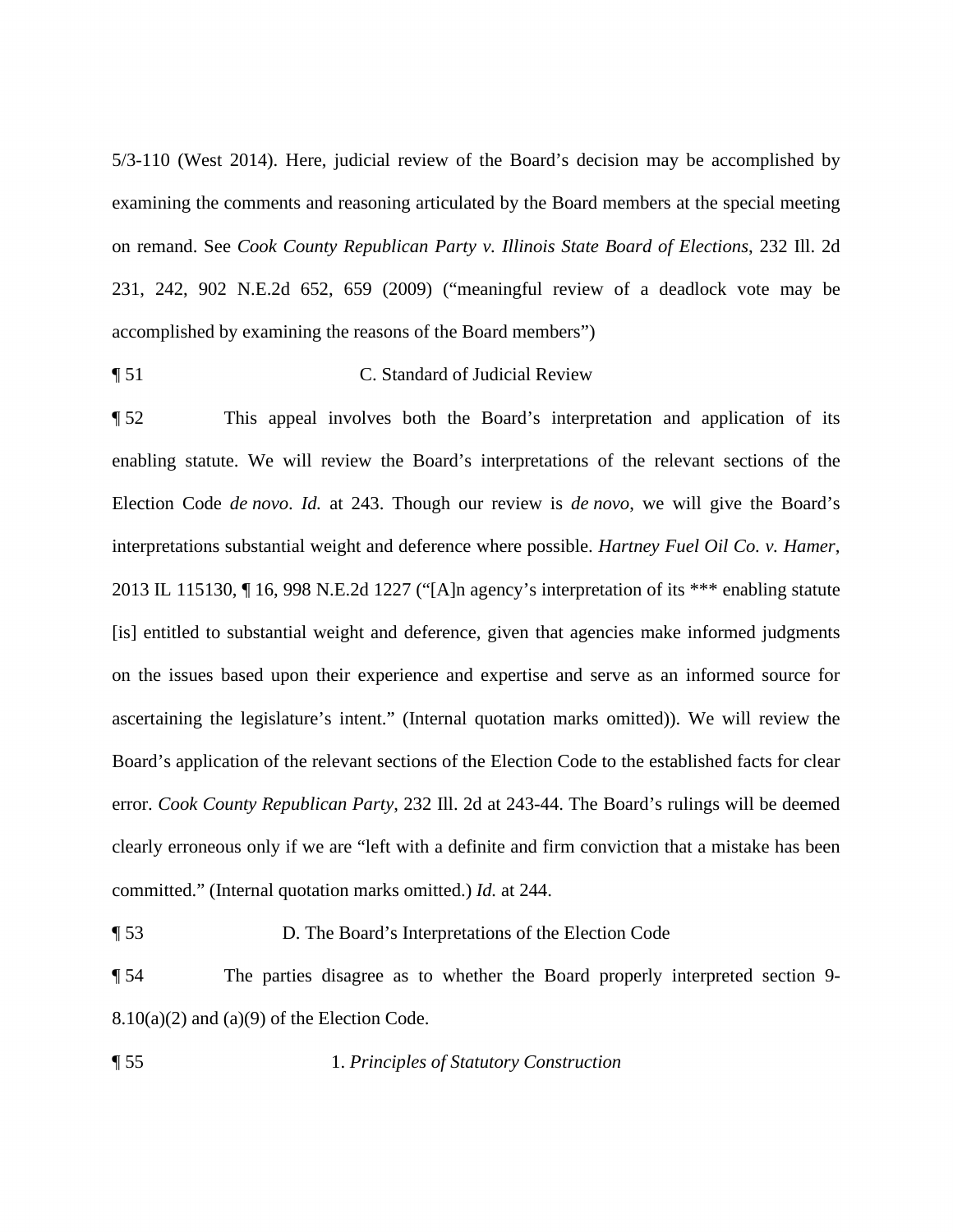construing statutory provisions "is to ascertain and give effect to the intent of the legislature." legislature's intent is the language employed in the statute, which must be given its plain and ¶ 56 In examining the Election Code, we are guided by the "same basic principles of statutory construction applicable to statutes generally." *Jackson-Hicks v. East St. Louis Board of Election Commissioners*, 2015 IL 118929, ¶ 21, 28 N.E.3d 170. Our primary objective in *City of Chicago v. City of Kankakee*, 2019 IL 122878, ¶ 28. "The most reliable indicator of the ordinary meaning." *Wingert v. Hradisky*, 2019 IL 123201, ¶ 43. "Words and phrases should not be construed in isolation but must be interpreted in light of other relevant provisions of the statute." *Van Dyke v. White*, 2019 IL 121452, ¶ 46. We "must construe the statute so that each word, clause, and sentence, if possible, is given a reasonable meaning and not rendered superfluous [citation], avoiding an interpretation which would render any portion of the statute meaningless or void." *Sylvester v. Industrial Comm'n*, 197 Ill. 2d 225, 232, 756 N.E.2d 822, 827 (2001). We may "consider the reason for the law, the problems sought to be remedied, the purposes to be achieved, and the consequences of construing the statute in one way or another." (Internal quotation marks omitted.) *City of Chicago*, 2019 IL 122878, ¶ 28. In doing so, we presume "the legislature did not intend to enact a statute that leads to absurdity, inconvenience, or injustice." *Van Dyke*, 2019 IL 121452, ¶ 46.

### ¶ 57 2. *Section 9-8.10 of the Election Code*

"[u]se of political committee and other reporting organization funds." ¶ 58 Section 9-8.10 of the Election Code (10 ILCS [5/9-8.10](https://5/9-8.10) (West 2014)) regulates the

 $\lceil 59 \rceil$  Section 9-8.10(a) provides a variety of ways in which "[a] political committee shall not make expenditures." *Id.* § 9-8.10(a)(1)-(11). In some instances, subsection 9-8.10(a) not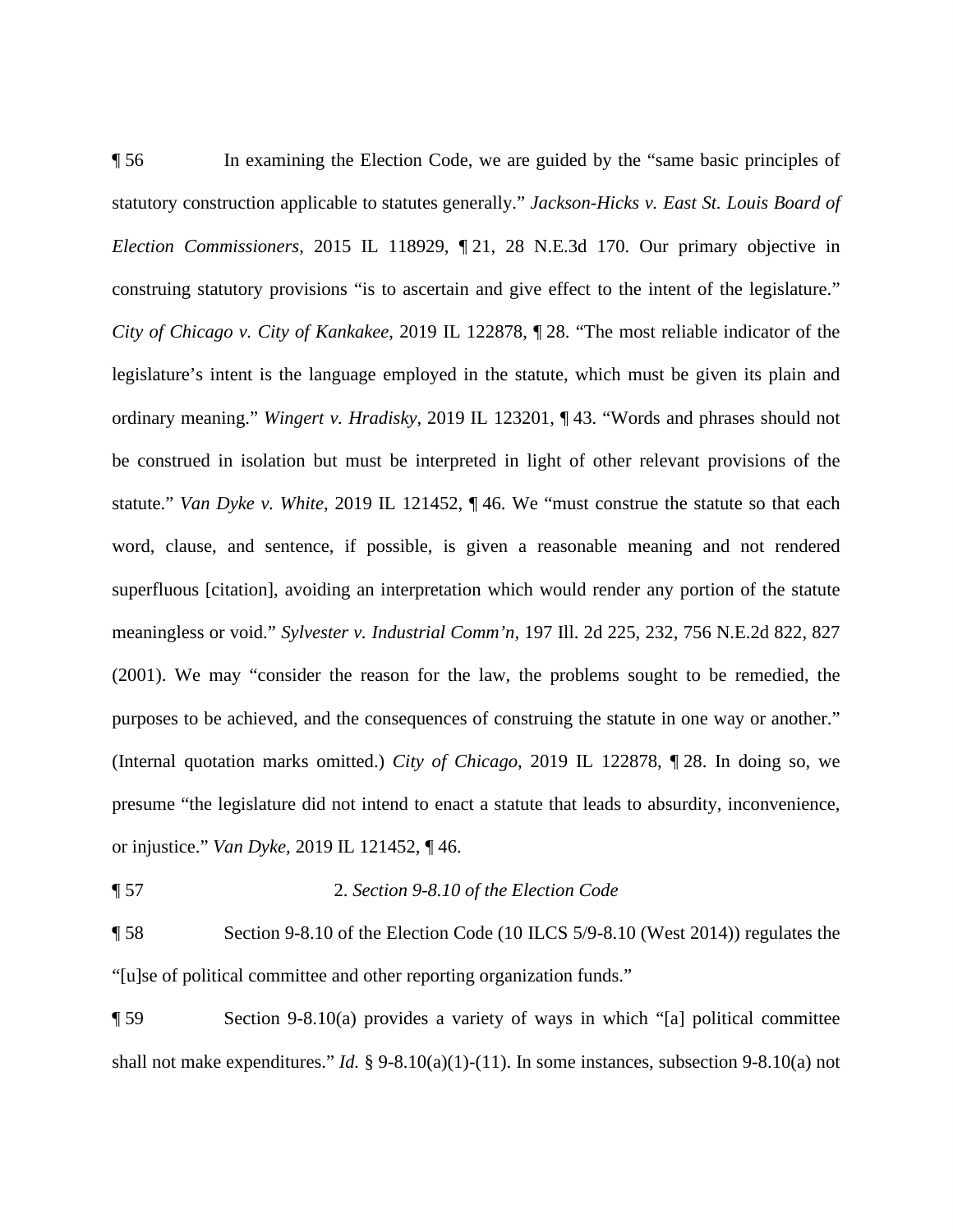only directly prohibits certain expenditures but also provides particulars on how political committee and other reporting organization funds may be used. See *id.* § 9-8.10(a)(3), (a)(9).

¶ 60 Section 9-8.10(b) authorizes the Board to investigate alleged violations of section 9-8.10 and then render rulings and levy fines. *Id.* § 9-8.10(b). As to the ability to levy fines, subsection 9-8.10(b) permits the Board to "levy a fine on any person who knowingly makes expenditures in violation of [section 9-8.10]" "upon the affirmative vote of at least 5 of its members." *Id.* 

¶ 61 Finally, section 9-8.10(c) provides: "Nothing in [section 9-8.10] prohibits the expenditure of funds of a political committee controlled by an officeholder or by a candidate to defray the customary and reasonable expenses of an officeholder in connection with the performance of governmental and public service functions." *Id.* § 9-8.10(c).

¶ 62 3. *Section 9-8.10(a)(9) of the Election Code* 

Section 9-8.10(a)(9) provides:

 $\parallel$  63 Section 9-8.10(a)(9) provides:<br>
"(a) A political committee shall not make expenditures:

\* \* \*

(9) For the purchase of or installment payment for a motor vehicle unless the political committee can demonstrate that purchase of a motor vehicle is more costeffective than leasing a motor vehicle as permitted under this item (9). A political committee may lease or purchase and insure, maintain, and repair a motor vehicle if the vehicle will be used primarily for campaign purposes or for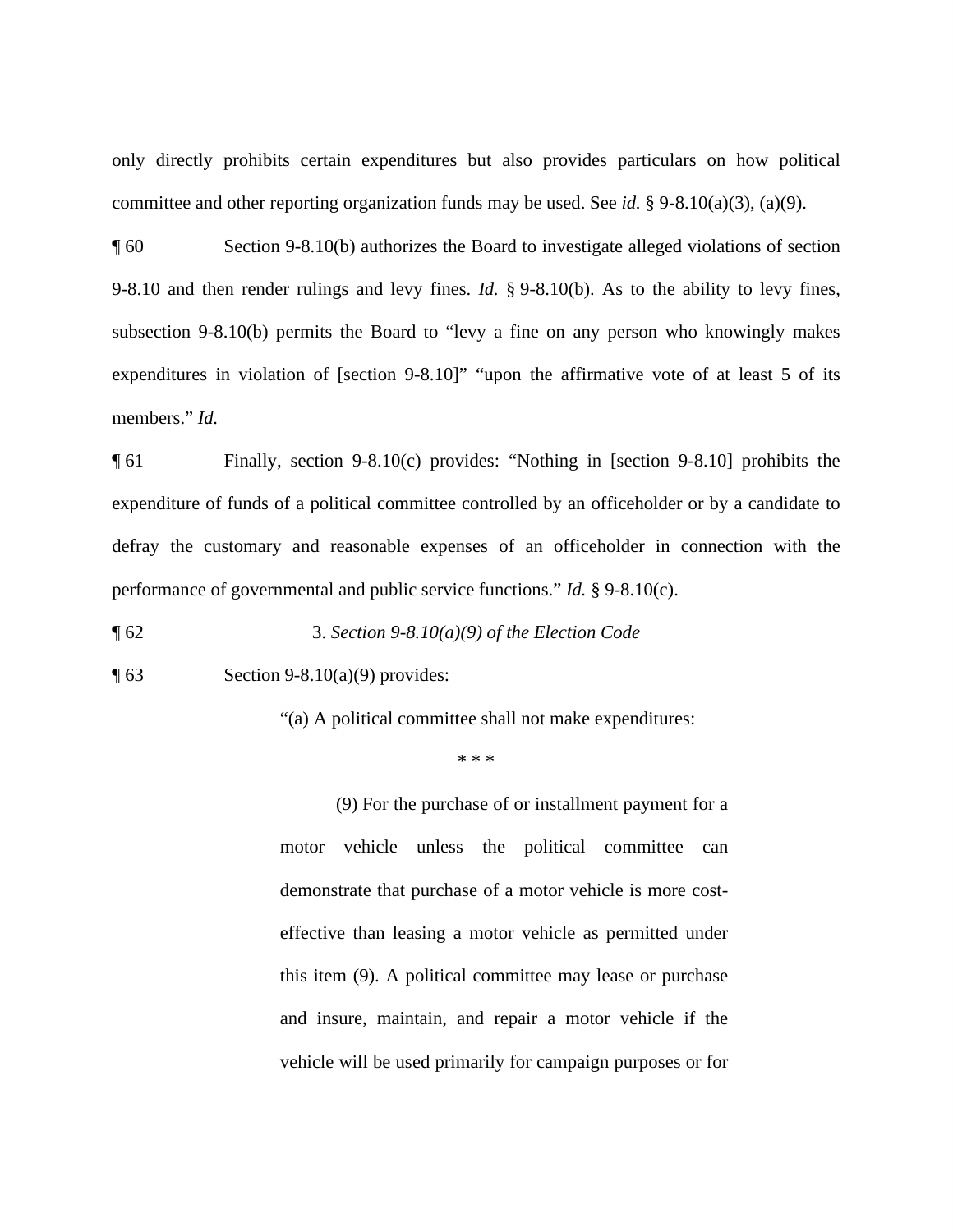vehicle for campaign purposes or for the performance of method for computation of business expenses under the the performance of governmental duties. A committee shall not make expenditures for use of the vehicle for noncampaign or non-governmental purposes. Persons using vehicles not purchased or leased by a political committee may be reimbursed for actual mileage for the use of the governmental duties. The mileage reimbursements shall be made at a rate not to exceed the standard mileage rate Internal Revenue Code." *Id.* § 9-8.10(a)(9).

 allowed a committee to make direct expenditures for gas and repairs of a personal vehicle used ¶ 64 During the special meeting, the Board appears to have split on its interpretation of section 9-8.10(a)(9). The record makes clear the four members who voted in favor of finding violations believed section  $9-8.10(a)(9)$  was the exclusive provision regulating campaign expenditures for vehicles and any expenditure for gas and repairs of a vehicle neither owned nor leased by a committee was a violation of section  $9-8.10(a)(9)$ . The record is not as clear as to the reasoning of the four members who voted against finding a violation. It appears that voting bloc believed section 9-8.10(c)—or a combination of section 9-8.10(a)(9) and section 9-8.10(c) for campaign or governmental purposes.

¶ 65 Before this court, the Committee contends "[t]he only reasonable interpretation of [section 9-8.10(a)(9)] is that it prohibits certain uses of personal vehicles." In support of its interpretation, the Committee relies on the plain language found in section 9-8.10(a)(9). We find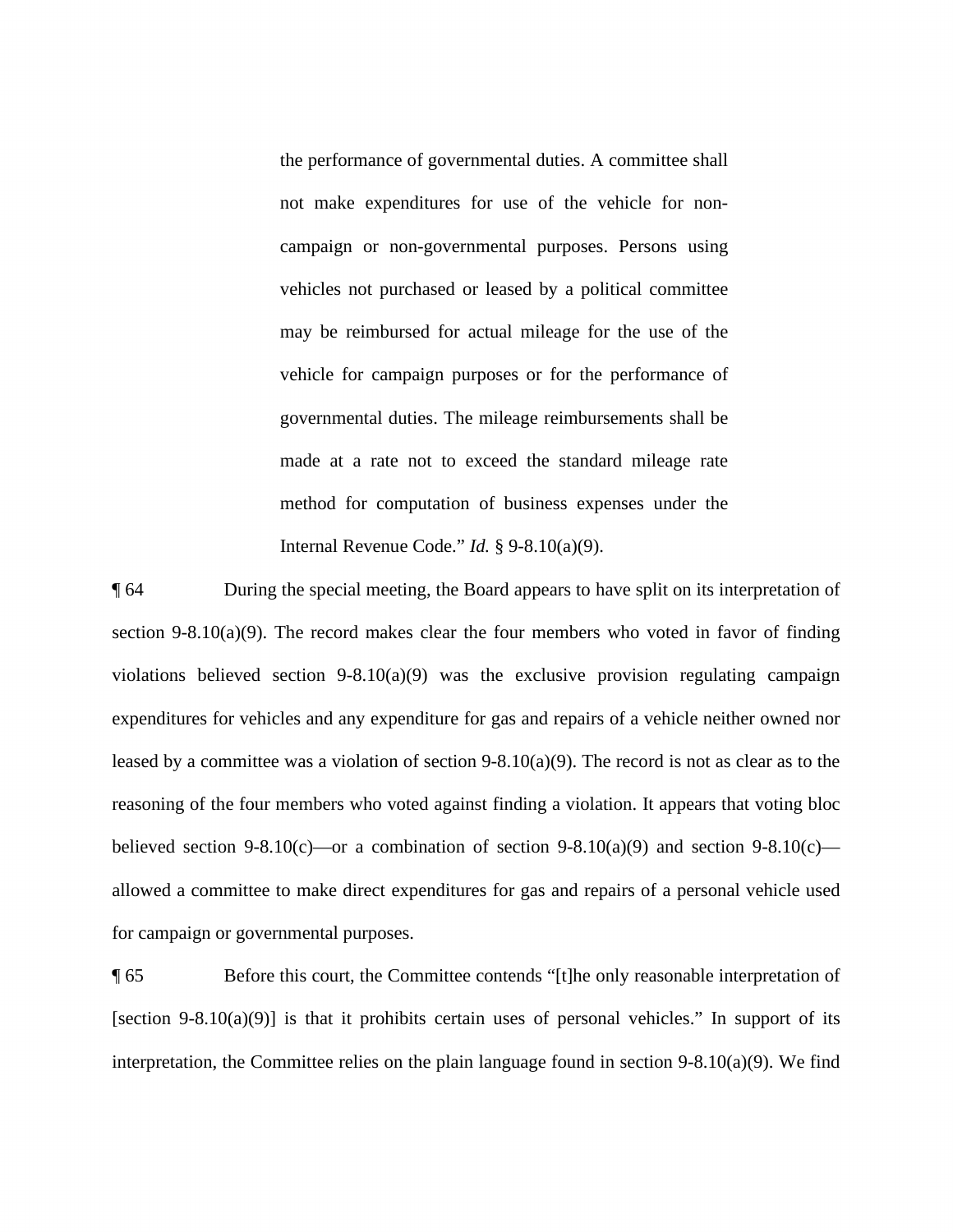language refers to "the vehicle" as opposed to "a vehicle." The sentence comes directly after the the Committee's interpretation unpersuasive. The Committee states, partially quoting the statutory language found in section 9-8.10(a)(9), that section 9-8.10(a)(9) "prohibits a political committee from making expenditures for a vehicle 'for non-campaign or non-governmental purposes.' " The part of the sentence the Committee omits in its quotation of the statutory sentence explaining a committee may purchase or lease a vehicle and make expenditures to insure, maintain, and repair its leased or purchased vehicle. In context, the sentence prohibits a committee from making expenditures for its purchased or leased vehicle when it is used for noncampaign or nongovernmental purposes. It does not allow a committee to make expenditures for personal vehicles so long as they are used for campaign purposes or for the performance of governmental duties.

 the Board relies on the plain language from both sections 9-8.10(a)(9) and 9-8.10(c). We find the governmental purposes—reimbursement for actual mileage at a rate not to exceed the standard  $\parallel$  66 The Board interprets section 9-8.10(a)(9) as allowing a committee to make expenditures directly for gas and repairs of a personal vehicle if the personal vehicle is used for campaign purposes or for governmental and public service functions so long as that reimbursement does not exceed the standard reimbursement rate. In support of its interpretation, Board's interpretation unpersuasive. Section 9-8.10(a)(9) authorizes a committee to "insure, maintain, and repair" a vehicle if it is owned or leased by a committee. To adopt the Board's interpretation would be to render this language superfluous, which we may not do. Section 9-  $8.10(a)(9)$  also provides a specific manner whereby a committee may make expenditures to an individual who seeks compensation for the use of his or her personal vehicle for campaign or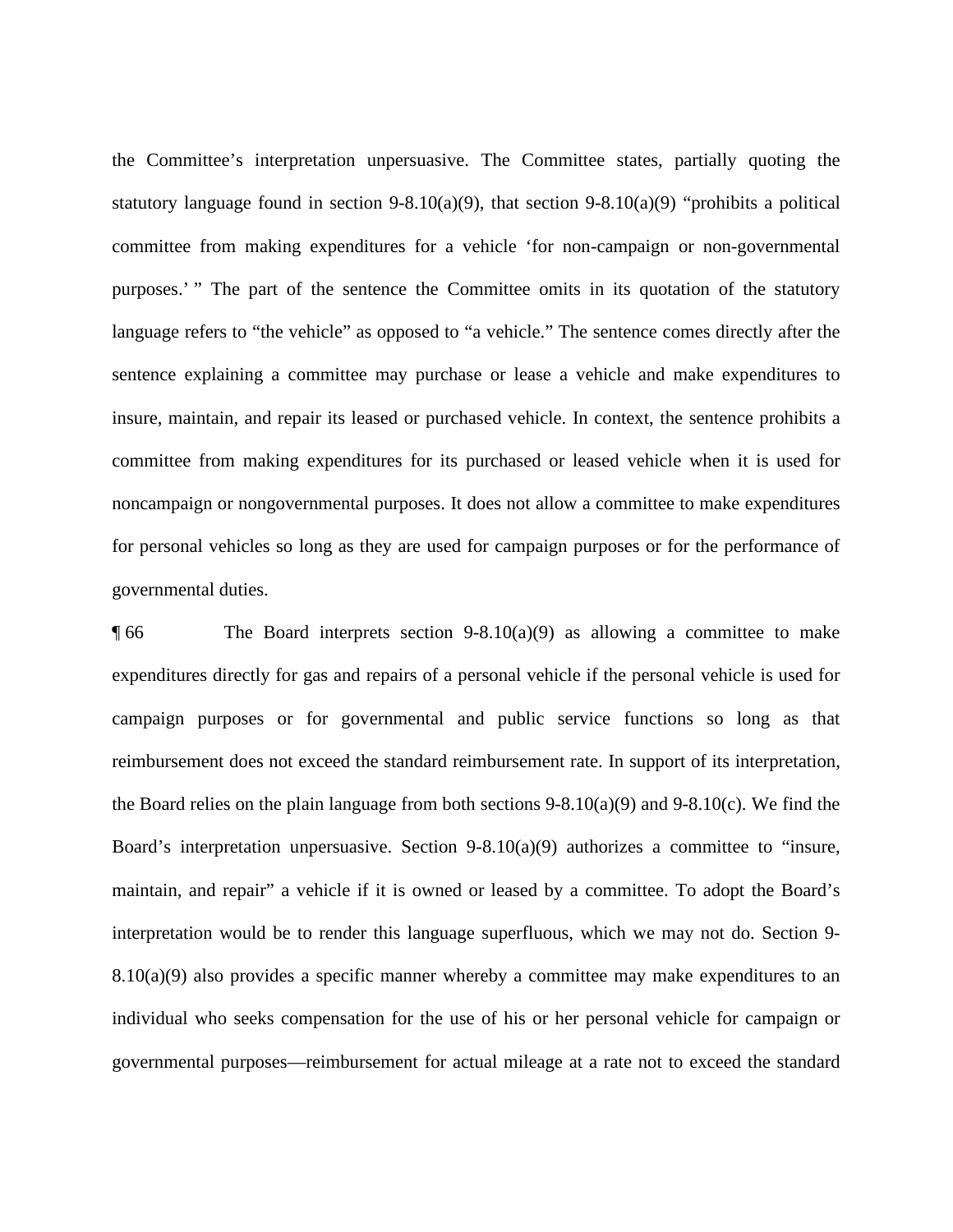mileage rate method for computation of business expenses under the Internal Revenue Code. *Id.*  To adopt the Board's interpretation would be to also render this language superfluous.

 expenditures for gas and repairs of a vehicle unless the vehicle is owned or leased by the make expenditures to a third party for gas and repairs of a personal vehicle used for campaign ¶ 67 Cooke interprets section 9-8.10(a)(9) as "prohibit[ing] committees from making committee and used primarily for campaign purposes or the performance of governmental duties." In support, Cooke relies on the plain language in section 9-8.10(a)(9). We find Cooke's interpretation persuasive. Section 9-8.10(a)(9) not only directly prohibits certain expenditures but also provides particulars on how political committee and other reporting organization funds may be used. A plain reading of section  $9-8.10(a)(9)$  authorizes a committee to (1) lease a vehicle used primarily for campaign purposes or for the performance of governmental duties; (2) purchase a vehicle for campaign purposes or for the performance of governmental duties if it can prove doing so is more cost effective than leasing; (3) insure, maintain, and repair a leased or purchased vehicle; and (4) reimburse individuals who use a vehicle not leased or owned by the committee for actual mileage used for campaign purposes or for the performance of governmental duties at a rate not to exceed the standard mileage rate method for computation of business expenses. A plain reading of section  $9-8.10(a)(9)$  does not authorize a committee to purposes or for the performance of governmental duties. The fact the legislature authorized only mileage reimbursement for a committee's use of a personal vehicle makes sense. Mileage reimbursement (1) assures an individual is only compensated for fuel and associated wear and tear from the use of a personal vehicle for campaign or governmental purposes and (2) creates transparent and detailed records of use of committee funds.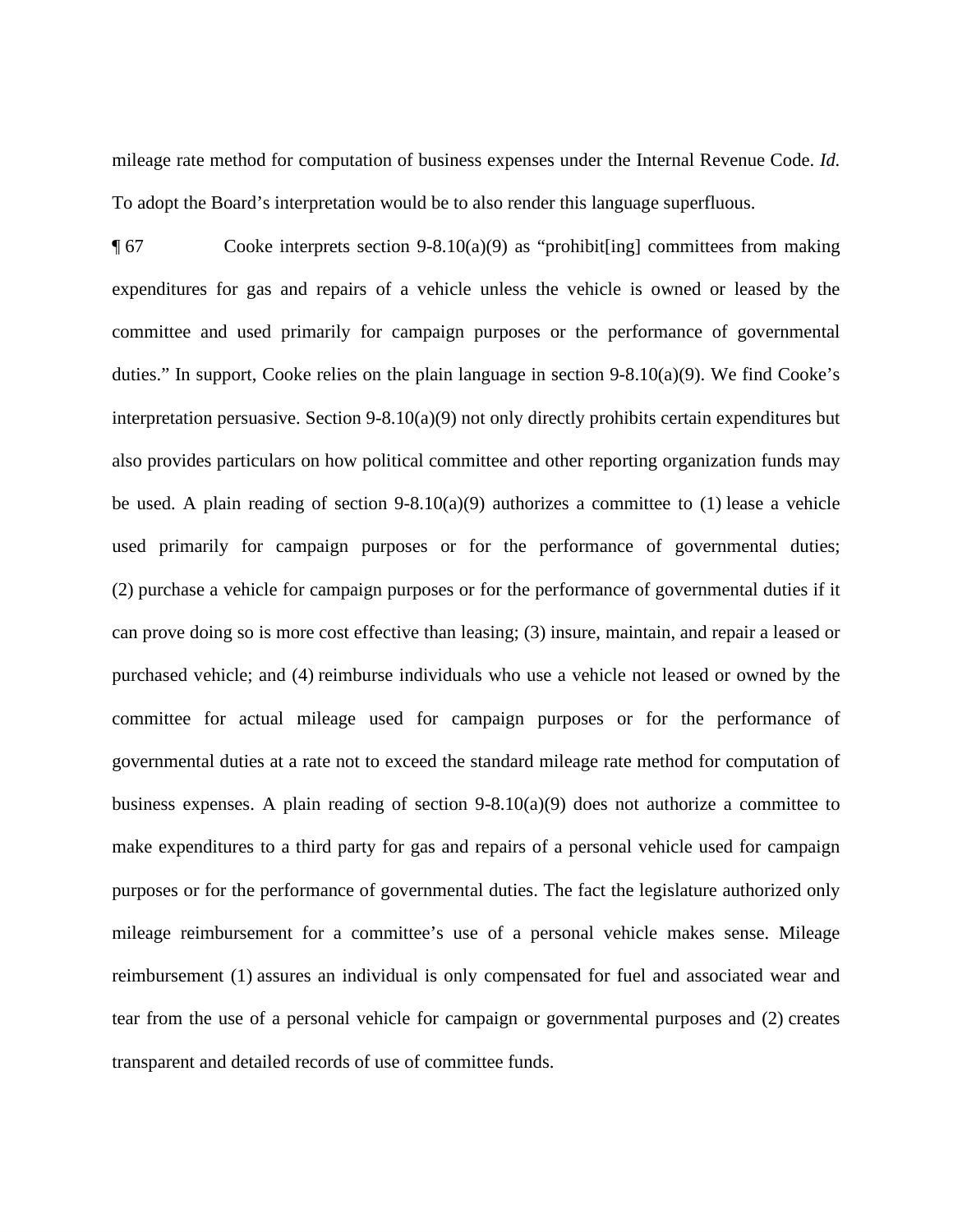$\P$  68 We find section 9-8.10(a)(9) is the exclusive provision regulating campaign expenditures on vehicles and does not permit, and therefore effectively prohibits, any expenditure to a third party for gas and repairs of vehicles neither owned nor leased by a committee.

¶ 69 4. *Section 9-8.10(a)(2) of the Election Code* 

¶ 70 Section 9-8.10(a)(2) of the Election Code (*id.* § 9-8.10(a)(2)) provides: "(a) A political committee shall not make expenditures:

\*\*\*

(2) Clearly in excess of the fair market value of the services, materials, facilities, or other things of value received in exchange."

 expenditures." ¶ 71 During the special meeting, the Board appears to have agreed section 9-8.10(a)(2) regulates not only the amount but also the purpose for which an expenditure is used. The Board members who voted in favor of finding violations clearly believed the purpose for which an expenditure is used may be relevant in determining whether a section 9-8.10(a)(2) violation has occurred. Vice Chairman Keith, who voted against finding a violation, suggests in his response to Member Linnabary's question he held the same belief—indicating he needed to "know what happened to that \$30." Member McGuffage, who also voted against finding a violation, made comments suggesting he believed the purpose for which an expenditure is used may be relevant in determining whether a section  $9-8.10(a)(2)$  violation has occurred—noting without amended reports he was unable to determine "which was campaign expenditures, which was personal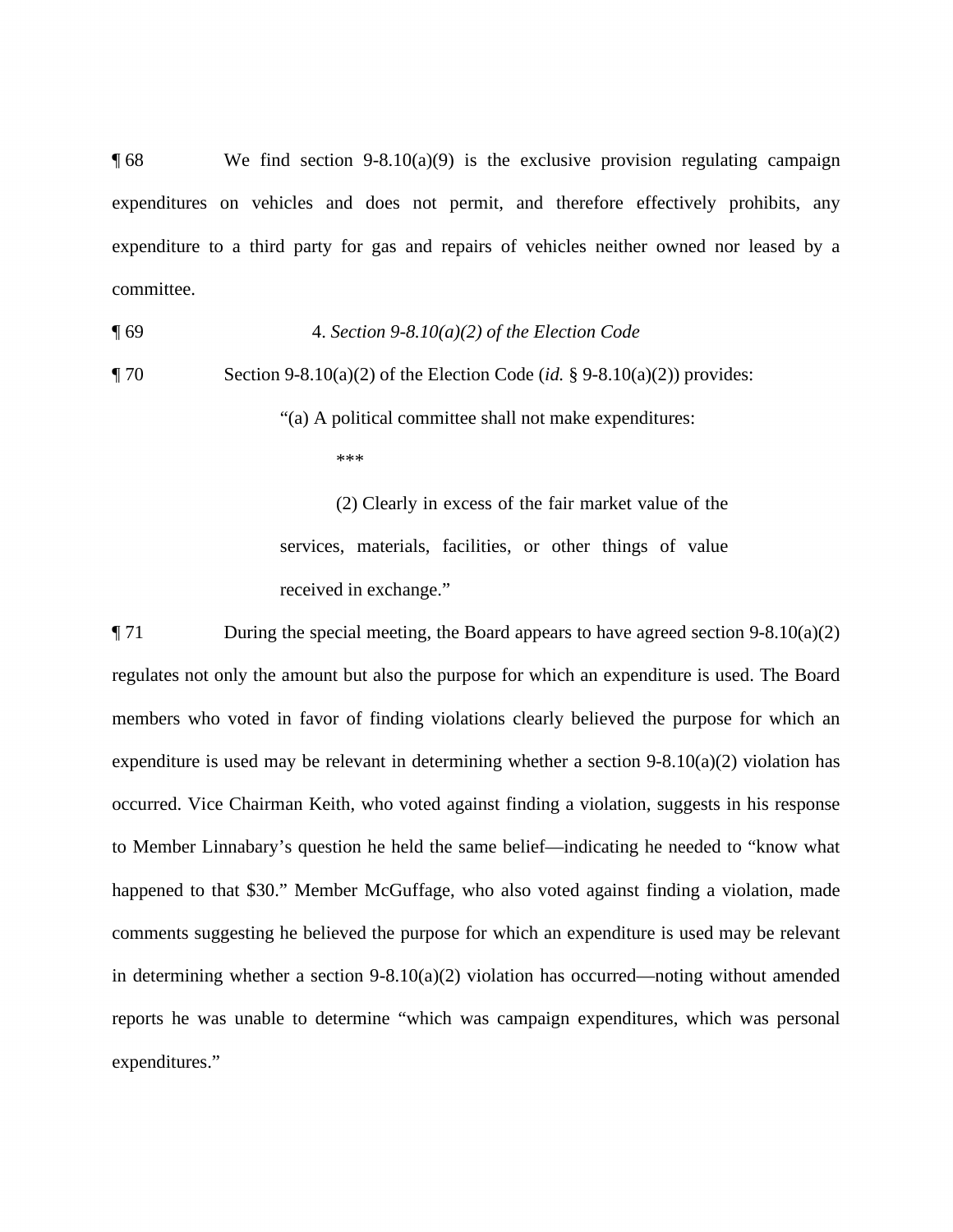committee received in exchange, which would be nothing. This interpretation makes sense. It ¶ 72 Before this court, however, both the Committee and the Board interpret section 9-  $8.10(a)(2)$  as regulating only the amount of a specific expenditure and not its purpose. They suggest, so long as a committee pays market value for a particular item, the purpose for which that item is actually used is irrelevant. We find the interpretation of the Committee and the Board unpersuasive. As Cooke argues, the plain language of section  $9-8.10(a)(2)$  does not regulate only the amount of a specific expenditure. An expenditure for a particular item or service used for an improper purpose would be an expenditure clearly in excess of the fair market value of what the prohibits committees from paying market value for a particular item or service and then allowing that item or service to be used for a purpose unrelated to campaign or governmental duties.

 $\P$  73 We find section 9-8.10(a)(2) regulates not only the amount but also the purpose for which an expenditure is used.

#### ¶ 74 E. The Board's Application of the Election Code

¶ 75 The parties disagree as to whether the Board properly applied section 9-8.10(a)(2) and (a)(9) of the Election Code.

#### ¶ 76 1. *Burden of Proof*

 proof, and relief will be denied if he or she fails to sustain that burden."); *People ex rel. Rusch v.*  ¶ 77 It is undisputed Cooke had the burden to prove his claims by a preponderance of the evidence. See *Marconi v. Chicago Heights Police Pension Board*, 225 Ill. 2d 497, 532-33, 870 N.E.2d 273, 293 (2006) ("[A] plaintiff to an administrative proceeding bears the burden of *Fusco*, 397 Ill. 468, 473, 74 N.E.2d 531, 534 (1947) (noting the petitioner's claim alleging the respondents violated the election law "would have to be proved by a preponderance of the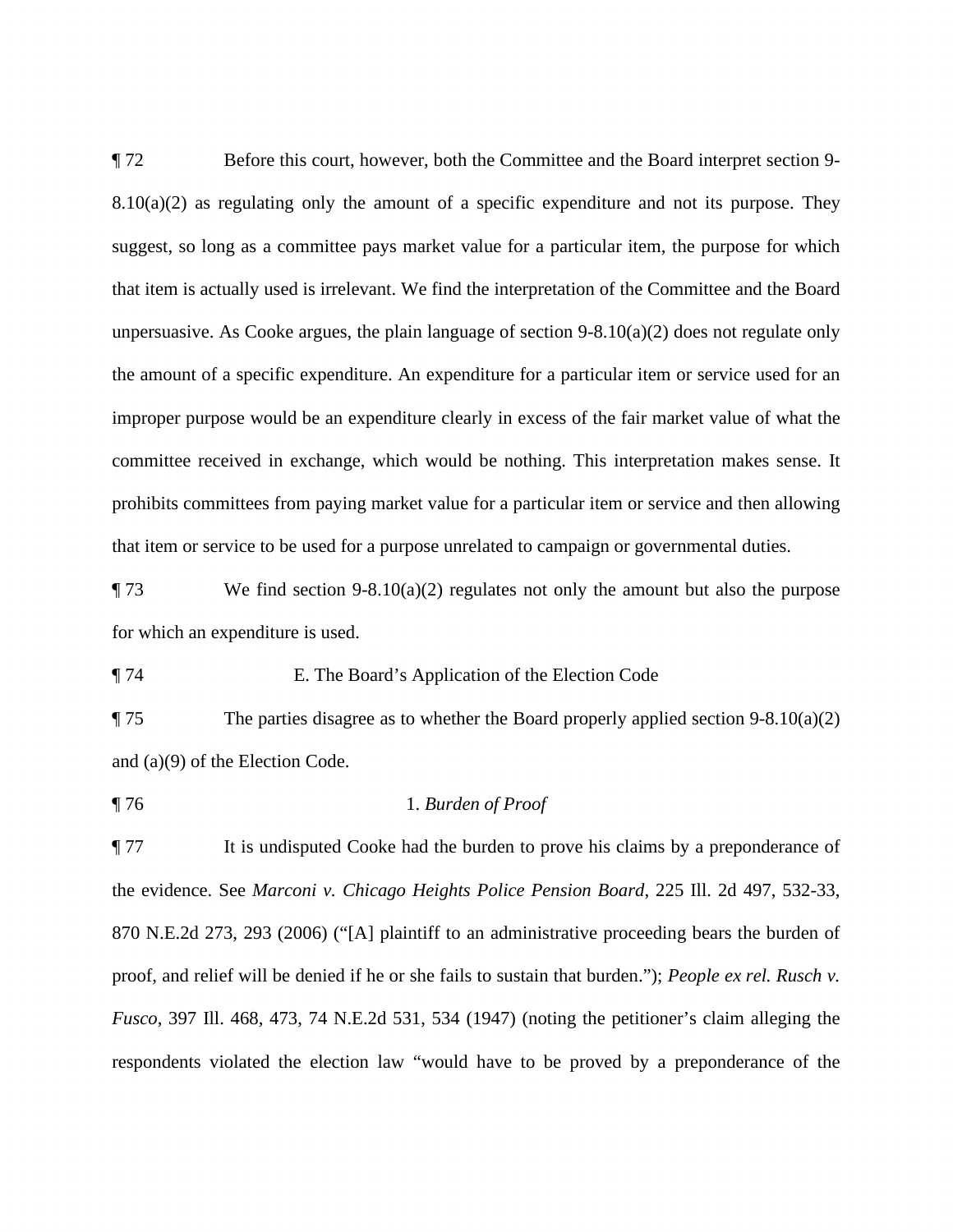evidence."). "A proposition proved by a preponderance of the evidence is one that has been found to be more probably true than not true." *Avery v. State Farm Mutual Automobile Insurance Co.*, 216 Ill. 2d 100, 191, 835 N.E.2d 801, 856 (2005).

¶ 78 2. *Section 9-8.10(a)(9) Violations* 

¶ 79 During the special meeting, the Board members who voted against finding a violation of section 9-8.10(a)(9) asserted they did so because Cooke failed to present sufficient evidence of a violation and any conclusion to the contrary would be speculative. For the reasons previously discussed, they reached their decision based on an erroneous interpretation of section  $9-8.10(a)(9)$ .

 vehicles and (2) made expenditures to Happy's for gas and vehicle repairs. This evidence was ¶ 93 (declining to consider for the first time on appeal whether the Committee may be subject to ¶ 80 Neither the Committee nor the Board suggests the Board's decision may be sustained under the proper interpretation of section 9-8.10(a)(9) based on the evidence presented. The evidence presented at the public hearing showed the Committee (1) did not own or lease any clearly sufficient to establish by a preponderance of the evidence the Committee made expenditures to a third party for gas and repairs of personal vehicles in violation of section 9- 8.10(a)(9). The Board's decision to the contrary is clearly erroneous. We reverse the Board's decision to the extent it ruled Cooke failed to establish violations of section 9-8.10(a)(9) based on the expenditures for gas and repairs of personal vehicles at Happy's and remand for the Board to address the matter of fines under section 9-8.10(b). See *Cooke*, 2018 IL App (4th) 170470, additional fines under the Election Code if the Board found in favor of Cooke on any of his section 9-8.10 claims).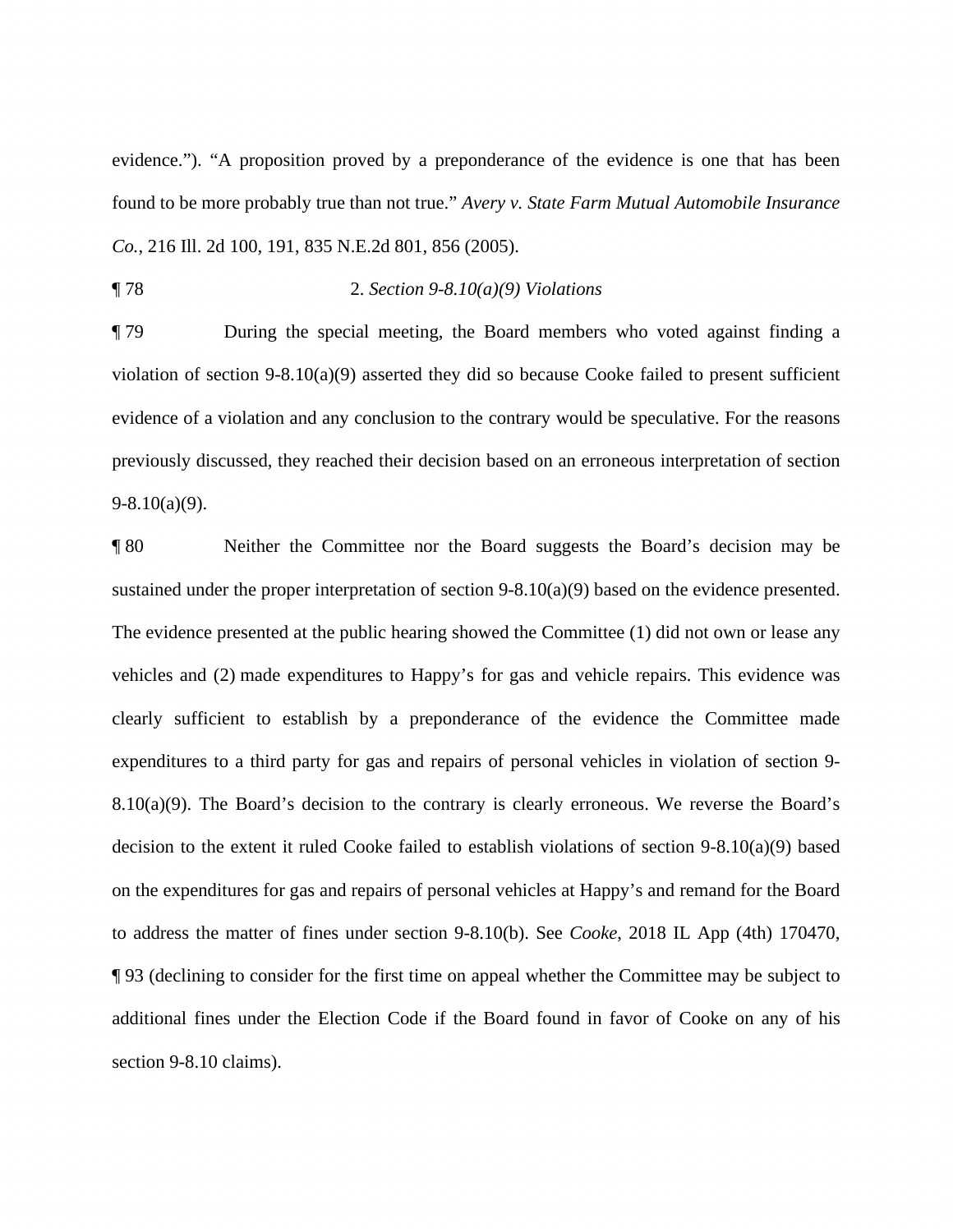#### ¶ 81 3. *Section 9-8.10(a)(2) Violations*

 repairs of personal vehicles at Happy's as well as the expenditures reported to the Bank for travel ¶ 82 During the special meeting, the Board members unanimously agreed Cooke failed to establish a violation of section  $9-8.10(a)(2)$  based on the expenditures reported to the Bank for election-day expenses. The Board members disagreed as to whether Cooke presented sufficient evidence to establish violations of section 9-8.10(a)(2) based on the expenditures for gas and expenses.

¶ 83 As an initial matter, Cooke broadly asserts the Board clearly erred when it found he failed to establish a violation of section 9-8.10(a)(2) based on the expenditures to the Bank "in whole dollar amounts that were purportedly used for campaign expenses to undisclosed third parties, while not returning any of the withdrawn cash." Cooke then focuses his argument on the expenditures reported to the Bank for travel expenses. At no point does Cooke specifically address the expenditures for election-day expenses. To the extent he attempts to contest the Board's ruling concerning the election-day expenses, we find Cooke's claim to be forfeited. See Ill. S. Ct. R. 341(h)(7) (eff. May 25, 2018) (argument must contain the contentions of the appellant, the reasons therefor, and the citation of authorities; points not argued in an opening brief are forfeited and shall not be raised in the reply brief, in oral argument, or in a petition for a rehearing). We affirm the Board's decision to the extent it ruled Cooke failed to establish a violation of section 9-8.10(a)(2) based on the expenditures reported to the Bank for election-day expenses.

¶ 84 The Committee asserts the Board's decision rejecting Cooke's section 9- 8.10(a)(2) claim as it related to expenditures for gas and repairs to personal vehicles was not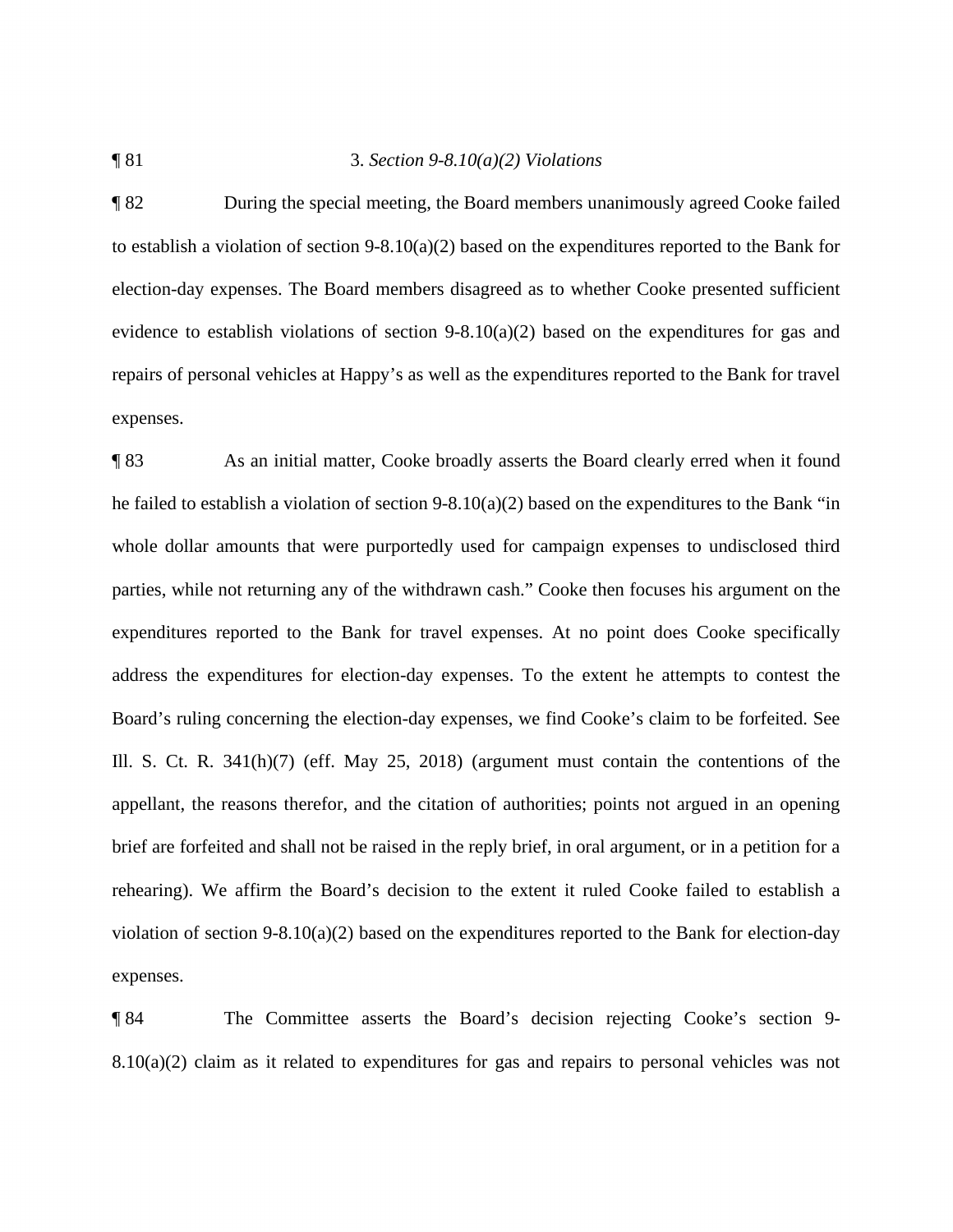clearly erroneous as the evidence failed to show the gas and repairs were used for personal purposes. The evidence established the Committee made expenditures to Happy's for gas and is more probably true than not that the Committee made expenditures for gas and repairs for computation of business expenses under the Internal Revenue Code effectively serves as a fair- establish violations of section 9-8.10(a)(2) based on the expenditures to Happy's and remand for repairs of personal vehicles over a 15-year period. As Cooke argues, we find it would be inevitable at least some portion of the gas and repairs were for personal use. Cooke established it personal purposes. By making expenditures for gas and repairs for personal purposes, the Committee made expenditures in excess of the fair market value for what it received in exchange, which was nothing. The Board's decision to the contrary is clearly erroneous. We note, had the Committee made expenditures for personal vehicle use in the manner authorized by section 9-8.10(a)(9), the Committee would have likely avoided any violations of section 9-8.10(a)(2), as reimbursements at a rate not to exceed the standard mileage rate method for market-value protection. We reverse the Board's decision to the extent it ruled Cooke failed to the Board to address the matter of fines under section 9-8.10(b).

 showed (1) the cash was obtained prior to travel by Mautino, (2) the cash was obtained in whole ¶ 85 The Committee also asserts the Board's decision rejecting Cooke's section 9- 8.10(a)(2) claim as it related to expenditures to the Bank for travel expenses was not clearly erroneous, as the evidence failed to show any cash was used for personal purposes. The evidence dollar amounts, (3) Mautino would sometimes not return receipts after traveling, (4) the Committee's treasurer did not recall an instance where Mautino deposited cash with the bank when he returned from travel with receipts for expenses totaling an amount less than the amount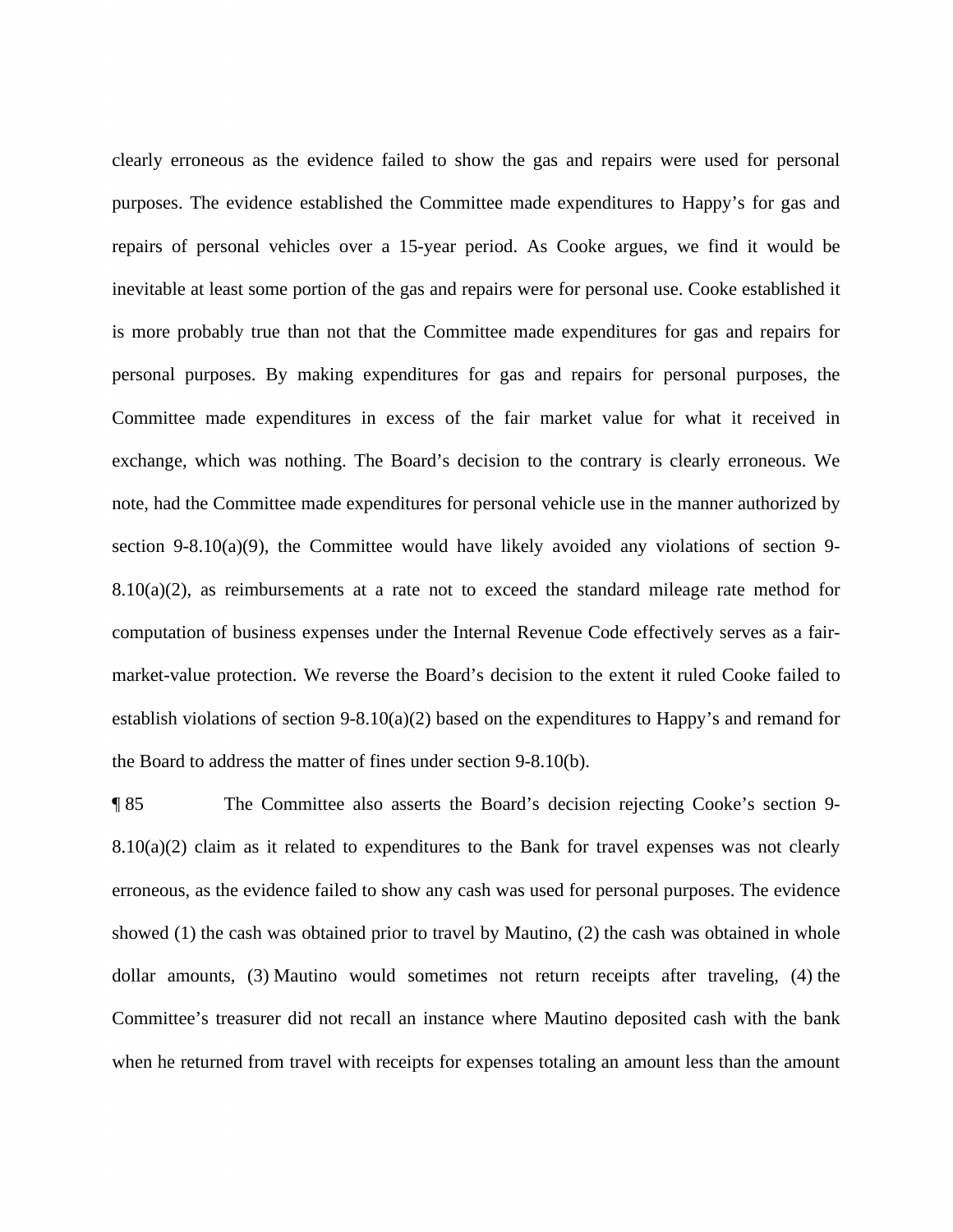of cash previously obtained from the bank, (5) Mautino did not seek additional cash for unexpected traveling expenses, and (6) Mautino did not disclose any contributions relating to his personal payment of unexpected traveling expenses. Without needing to consider any possible adverse inference from Mautino's refusal to testify, we find the manner in which the Committee paid for travel expenses over a 15-year period inevitably led to at least some portion of the cash being used for personal purposes. By making expenditures to withdraw cash used for personal purposes, the Committee made expenditures in excess of the fair market value for what it received in exchange, which was nothing. The Board's decision to the contrary is clearly erroneous. We reverse the Board's decision to the extent it ruled Cooke failed to establish violations of section 9-8.10(a)(2) based on the expenditures to the Bank for travel expenses and remand for the Board to address the matter of fines under section 9-8.10(b).

#### ¶ 86 F. Knowing Violations

 violation was not "knowingly" committed. On appeal, Cooke contends the evidence established ¶ 87 As a final matter, we recognize some members of the Board who voted against finding violations of section 9-8.10(a)(9) suggested they did so because they concluded any the Committee committed knowing violations and the Board's decision to the contrary is clearly erroneous. Neither the Committee nor the Board addresses Cooke's argument. We need not address Cooke's argument. Section 9-8.10(b) provides: "The Board may levy a fine on any person who knowingly makes expenditures in violation of [section 9-8.10] \*\*\*." 10 ILCS 5/9- 8.10(b) (West 2014). The Board, quoting section 9-8.10(b), asserts, "If a section 9-8.10 violation is found, section 9-8.10(b) states that the Board 'may levy a fine on any person who knowingly' made improper expenditures." The Board's assertion supposes the determination of whether a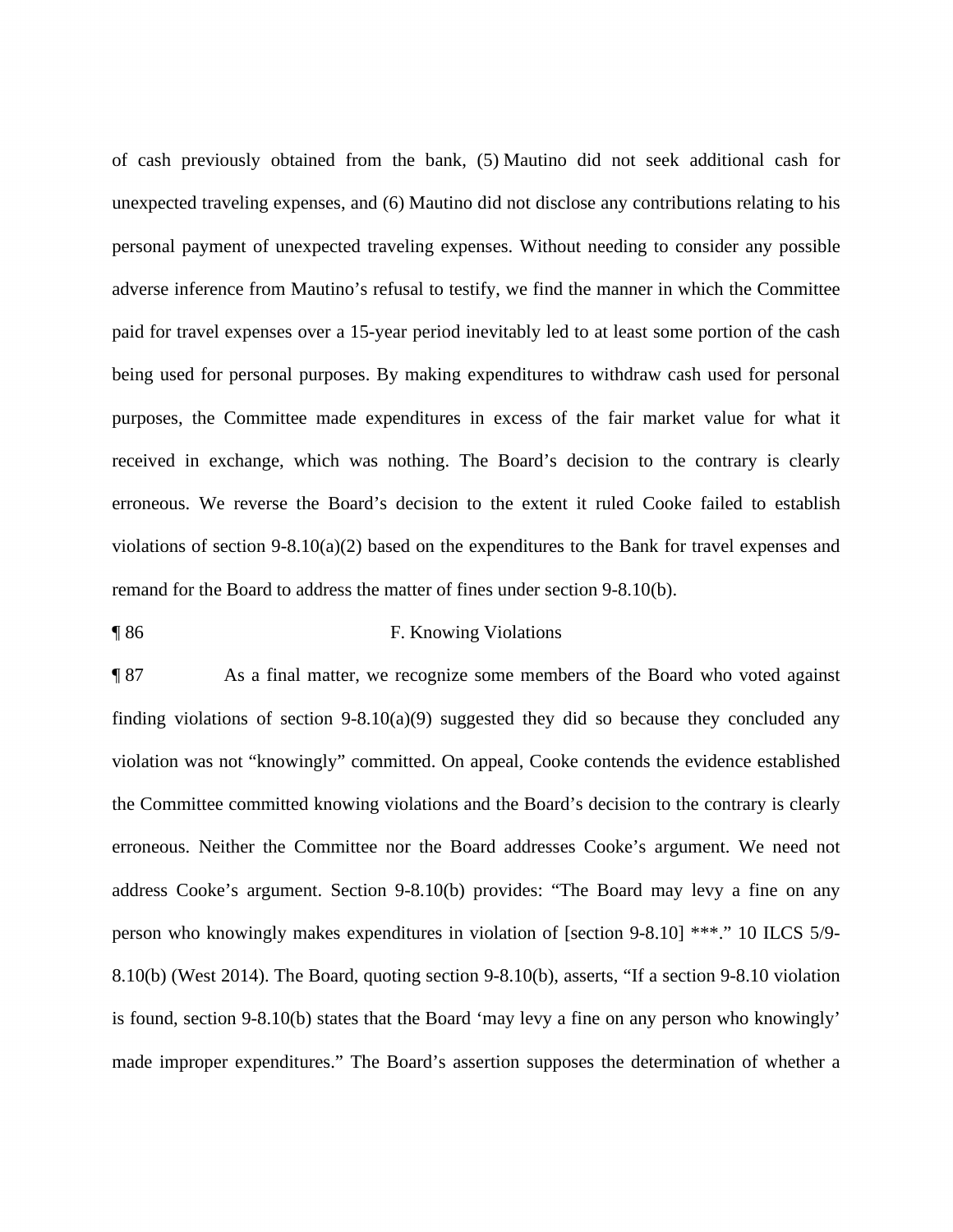person knowingly made expenditures in violation of section 9-8.10 is a determination concerning The Committee does not address the Board's interpretation of section 9-8.10(b). Absent any evidence established violations of section  $9-8.10(a)(2)$  and  $(a)(9)$ , the Board on remand can address whether the violations were knowingly committed in considering the matter of fines the imposition of fines that is made only after a determination of whether a violation occurred. argument to the contrary, we agree with the Board's interpretation. Having now concluded the under section 9-8.10(b).

#### ¶ 88 III. CONCLUSION

¶ 89 We affirm the Board's decision to the extent it ruled Cooke failed to establish a violation of section 9-8.10(a)(2) based on the Committee's expenditures to the Bank for electionday expenses. We reverse the Board's decision to the extent it ruled Cooke failed to establish violations of section 9-8.10(a)(2) based on the Committee's expenditures to the Bank for traveling expenses and to Happy's for gas and repairs of personal vehicles. We also reverse the Board's decision to the extent it ruled Cooke failed to establish violations of section 9-8.10(a)(9) based on the Committee's expenditures to Happy's for gas and repairs of personal vehicles. We remand with directions for the Board to address the matter of fines under section 9-8.10(b).

¶ 90 Affirmed in part and reversed in part; cause remanded with directions.